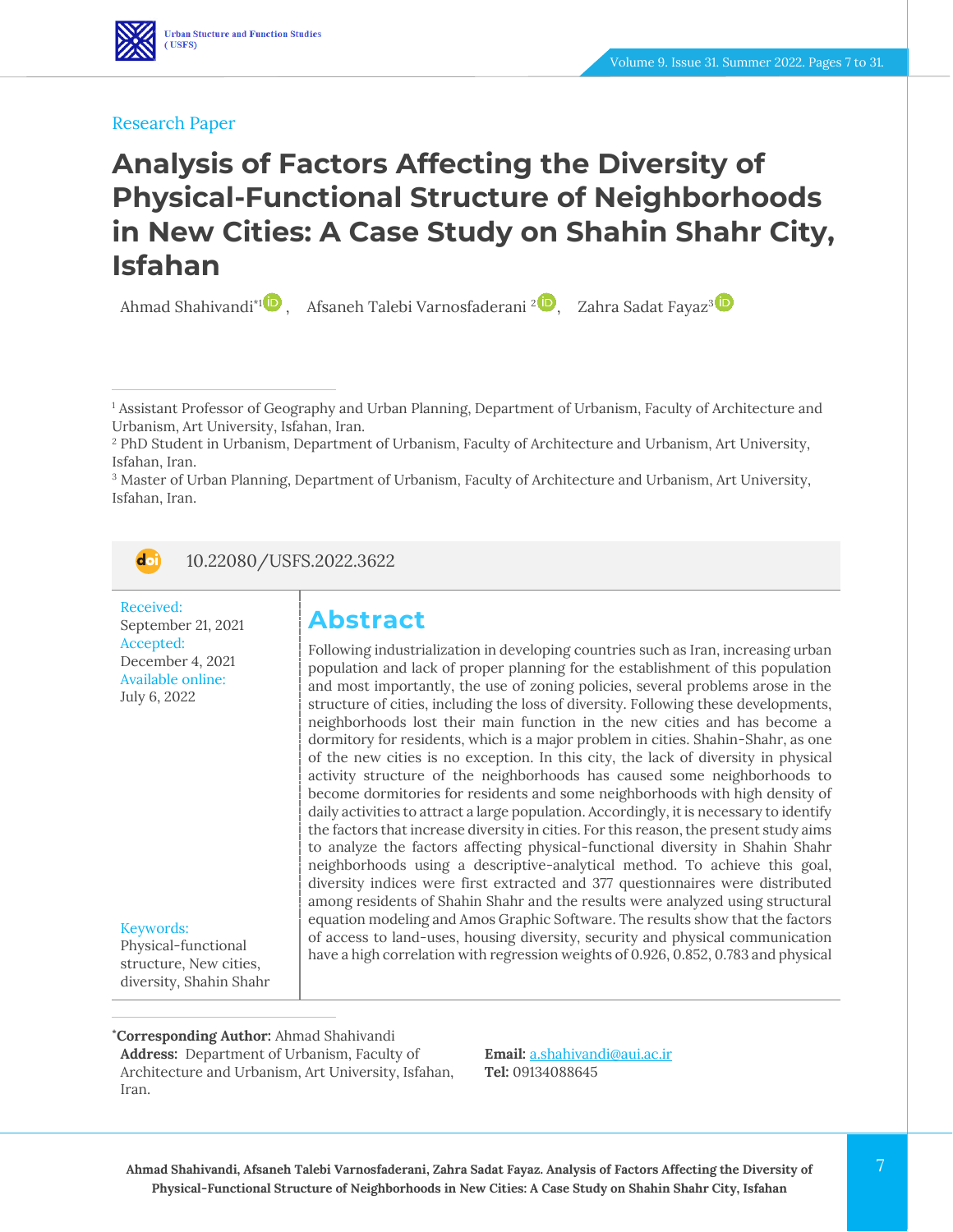

# **Extended Abstract**

## **1. Introduction**

With the arrival of industrialization in developing countries in the middle of the twentieth century, production and income in cities increased. This led to the increasing demand for urban services, as well as increasing number of cities (Pumain, 2003: 8) and urban population (Charlotte et al., 2007: 219). The increased population, along with the inefficiencies of urban management, has caused disorders in the spatial development of cities (Gharkhloo & Zanganeh Shahraki, 2009: 28-27). For this reason, the idea of developing new cities to solve the problems of large cities in the world spread (Leonard, 1993: 23). The phenomenon of new cities in Iran was introduced after the Islamic Revolution. The main mission of these cities is to decentralize and absorb the population overflow of metropolises (Gharkhloo, 2008: 23). However, due to the ignorance of all these factors, they have become dormitories to which citizens do not have a sense of belonging and most of them meet their needs in the metropolis (Mehdizadeh et al., 2009: 84). In Shahin Shahr, as one of the new cities located 24 km far from Isfahan, the lack of diverse activities in some neighborhoods and the high density of some activity in other neighborhoods is a major problem that reduces vitality and dynamism in the neighborhoods of this city. The main solution to this problem is to identify the factors affecting the diversification of neighborhoods. Therefore, the main purpose of this study is to identify and

analyze the factors affecting the diversification of the physical-functional structure of Shahin Shahr neighborhoods.

## **2. Research Methodology**

The present applied research applies a descriptive-analytical method and collects data through library and field studies. The statistical population includes the residents of Shahin Shahr neighborhoods. The number of samples was determined 377 based on random sampling and Cochran's formula with 95% confidence. To analyze the status of physicalfunctional diversity indices of neighborhoods, factor analysis method and AMOS graphic software have been used.

## **3. Research Findings**

The covariance between the main factors of this study based on regression weight analysis, critical ratio and significance level has been obtained as follows:

Route1: Considering the standard estimate (0.852), the critical ratio and its level of significance, it is concluded that there is a significant relationship between the index of access to land-use and diversity.

Route2: In this route, the standard estimate (0.783), the critical ratio and the level of significance indicate that there is a significant positive relationship between diversity and housing diversity.

Route3: Based on the standard estimate (0.783), the critical ratio and the level of significance, it can be concluded that there is a significant relationship between diversity and security. It should be noted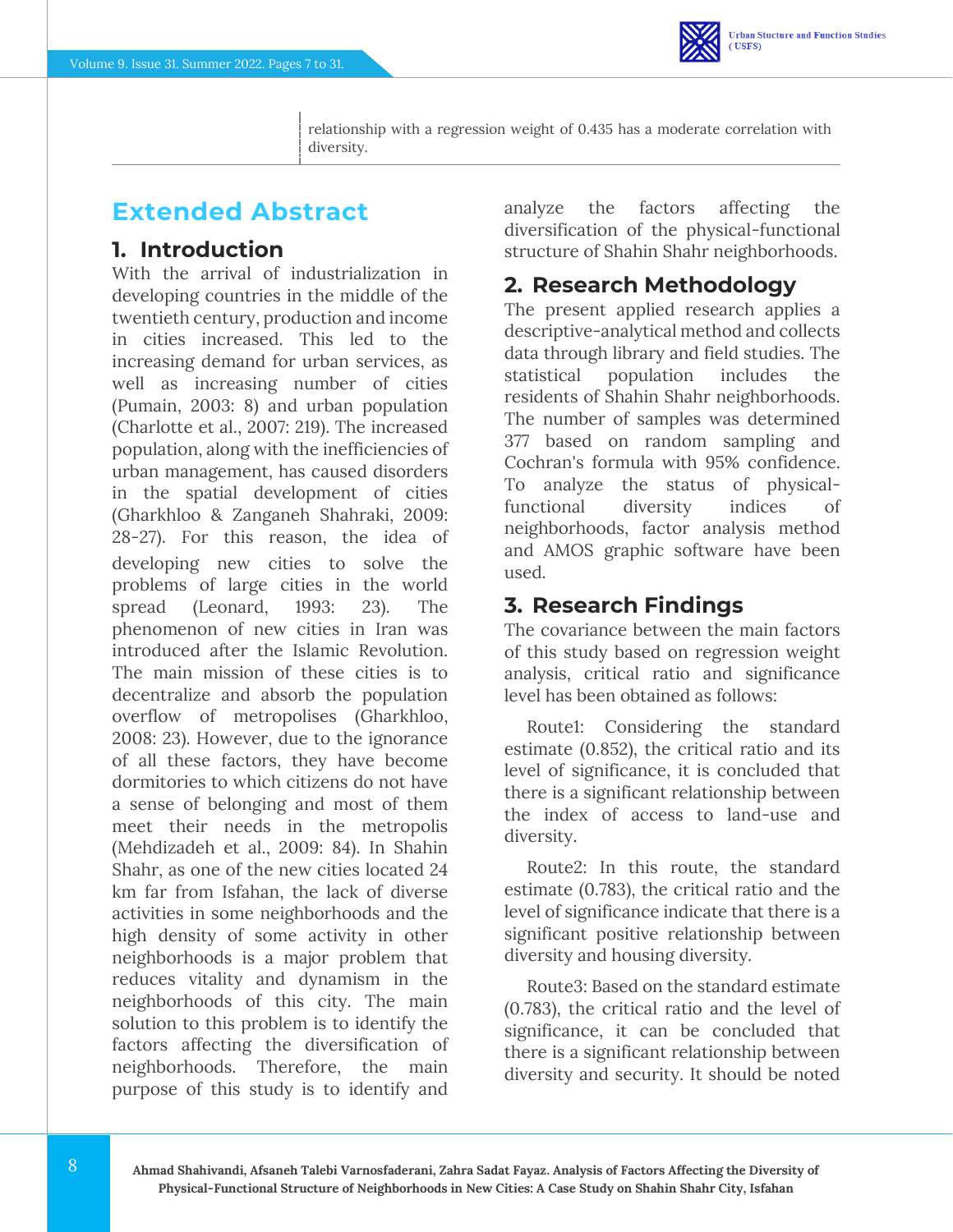

that the correlation between these two indicators is higher than other indicators.

Route4: The relationship between diversity and physical relationship is significant based on the amount of factor load and standard estimate critical coefficient.

| Route                    |                         |           | Estimate | <b>Standard Estimate</b> | S.E.  | C.R. |       |
|--------------------------|-------------------------|-----------|----------|--------------------------|-------|------|-------|
| Access to Land-use       |                         | Diversity |          | 0.852                    |       |      |       |
| <b>Housing Diversity</b> |                         | Diversity | 2.94     | 0.783                    | 0.728 | 3.55 | $***$ |
| Security                 | $\operatorname{\!<\!}-$ | Diversity | 1.503    | 0.926                    | 0.539 | 2.79 | 0.005 |
| Physical communication   | $\lt$ -                 | Diversity | 0.834    | 0.435                    | 0.291 | 2.87 | 0.004 |

#### **Table 1 Regression weights of diversity indices**

### **4. Conclusion**

The results of structural equation modeling in Shahin Shahr neighborhoods show that the four factors of access to land-uses, housing diversity, security and physical communication have a positive and significant relationship with diversity. Among these factors, security, access to land-uses and diversity of housing with regression weights of 0.926, 0.852, 0.783 have a high correlation with diversity and the physical relationship factor with a regression weight of 0.435 has a moderate correlation with diversity. Therefore, to increase diversity in this city, security indicators, access to land-uses, housing diversity and physical communication should be considered, respectively. In addition, the results of using this model in relation to the variables of each index show that access to cultural, sports, leisure and green space uses in access index, age, type and area of residential units in housing diversity index, variety of activities for different age groups and attractive showcases in security index and bus speed and destination in physical index are highly correlated with the indices.

#### **Funding**

There is no funding support.

#### **Authors' Contribution**

Authors contributed equally to the conceptualization and writing of the article. All of the authors approved the content of the manuscript and agreed on all aspects of the work

#### **Conflict of Interest**

Authors declared no conflict of interest.

#### **Acknowledgments**

We are grateful to all the scientific consultant sof this paper.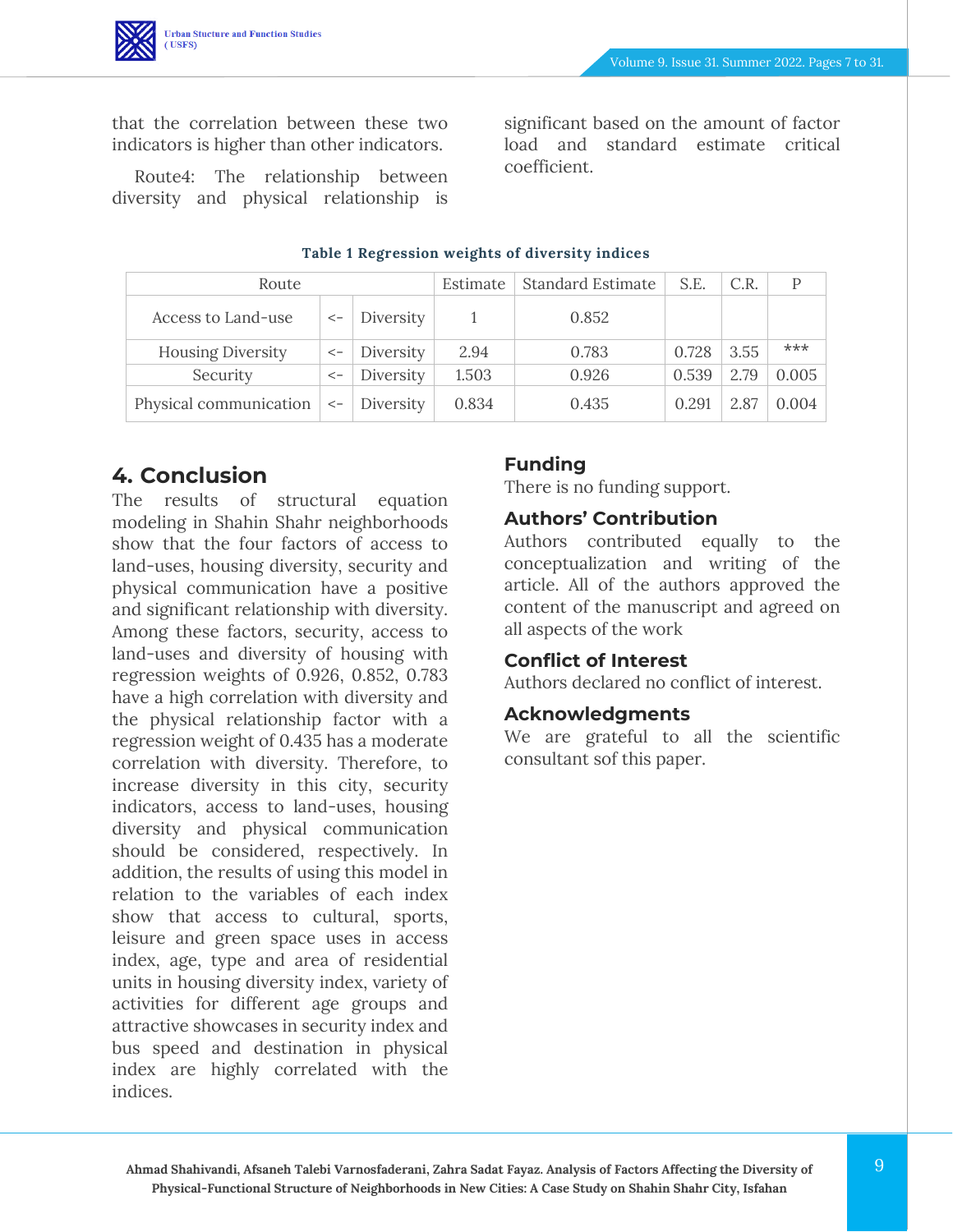### علمی پژوهشی

**تحلیل عوامل موثر بر تنوع پذیری ساختار کالبدی- فعالیتی محالت شهرهای جدید )مطالعه موردی : شهر جدید شاهین شهر اصفهان(**  احمد شاهیوندی $\Psi$ ۱\* ، افسانه طالبی ورنوسفادرانی ۲ $\Psi$ ۱، زهرا سادات فیاض

1 استادیار جغرافیا و برنامهریزی شهری، گروه شهرسازی، دانشکده معماری و شهرسازی، دانشگاه هنر، اصفهان، ایران <sup>۲</sup> دانشپژوه دکترای شهرسازی، گروه شهرسازی، دانشکده معماری و شهرسازی، دانشگاه هنر، اصفهان، ایران ارشد برنامهریزی شهری، گروه شهرسازی، دانشکده معماری و شهرسازی، دانشگاه هنر، اصفهان، ایران <sup>3</sup> کارشناسی

#### 10.22080/USFS.2022.3622

doi

تاریخ دریافت: 30 شهریور 1400 تاریخ پذیرش : ۱۴ آذر ۱۴۰۰ تاریخ انتشار: 15 تیر 1401

**چکیده**

به دنبال موج صنعتی شدن در کشورهای درحال توسعه ازجمله ایران، افزایش جمعیت شهرنشین و عدم برنامه ریزی صحیح برای استقرار این جمعیت و از همه مهمتر استفاده از سیاست های منطقه بندی، مشکالت متعددی در ساختار شهرها به وجود آمد که از جمله می توان به از دست رفتن تنوع فعالیتی، پویایی و سرزندگی در محالت شهری اشاره کرد. به دنبال این تحوالت، محله که در شهرهای سنتی ایران همواره به عنوان نمادی کوچک شده از جامعه شهری شناخته می شد کارکرد اصلی خود را در شهرهای جدید از دست داد و به خوابگاهی برای ساکنان تبدیل شده است که این موضوع به عنوان یک معضل اساسی در شهرها مطرح است. شاهین شهر به عنوان یکی از شهرهای جدید از این امر مستثنی نبوده، در این شهر عدم تنوع در ساختار کالبدی-فعالیتی محالت باعث شده که برخی از محالت به عنوان خوابگاهی برای ساکنان تبدیل شوند و برخی محالت با تراکم باالی فعالیتی روزانه جمعیت زیادی را به سمت خود جذب کنند. بر این اساس شناسایی عواملی که باعث افزایش تنوع در سطح شهرها می شوند و میزان اثرگذاری این عوامل بر یکدیگر ضروری است. به همین دلیل پژوهش حاضر با هدف تحلیل عوامل موثر بر تنوع کالبدی-عملکردی در محالت شاهین شهر با روش توصیفی-تحلیلی انجام شده است. به منظور دستیابی به این هدف، ابتدا شاخص های تنوع پذیری استخراج گردید و تعداد 377 پرسشنامه در بین ساکنان شاهین شهر توزیع و نتایج آن با استفاده از مدلسازی معادالت ساختاری و با استفاده از نرم افزار Graphic Amos تحلیل شد. نتایج پژوهش نشان دهنده آن است که عوامل دسترسی به کاربری ها، تنوع مسکن، امنیت و ارتباط فیزیکی دارای ارتباط مثبت و معنادار با تنوع هستند. از بین این عوامل، امنیت، دسترسی به کاربری ها و تنوع مسکن به ترتیب با وزن رگرسیونی ۹۲۶٫۰، ۸۵۲٫۰٫ 0.783 دارای همبستگی باال با تنوع و ارتباط فیزیکی با وزن رگرسیونی 0.435 دارای همبستگی متوسط با تنوع است.

کلیدواژه ها:

ساختار کالبدی-فعالیتی، شهرهای جدید، تنوع پذيري، شاهين شهر

**:** احمد شاهیوند ی **\* نویسنده مسئول**

**آدرس:** استادیار جغرافیا و برنامهریزی شهری، گروه شهرسازی، دانشکده معماری و شهرسازی، دانشگاه هنر، اصفهان، ایران

[a.shahivandi@aui.ac.ir](file:///C:/Users/farha/Desktop/UFTS-01-1401/Temp/a.shahivandi@aui.ac.ir) **:ایمیل تلفن: 091846×1146**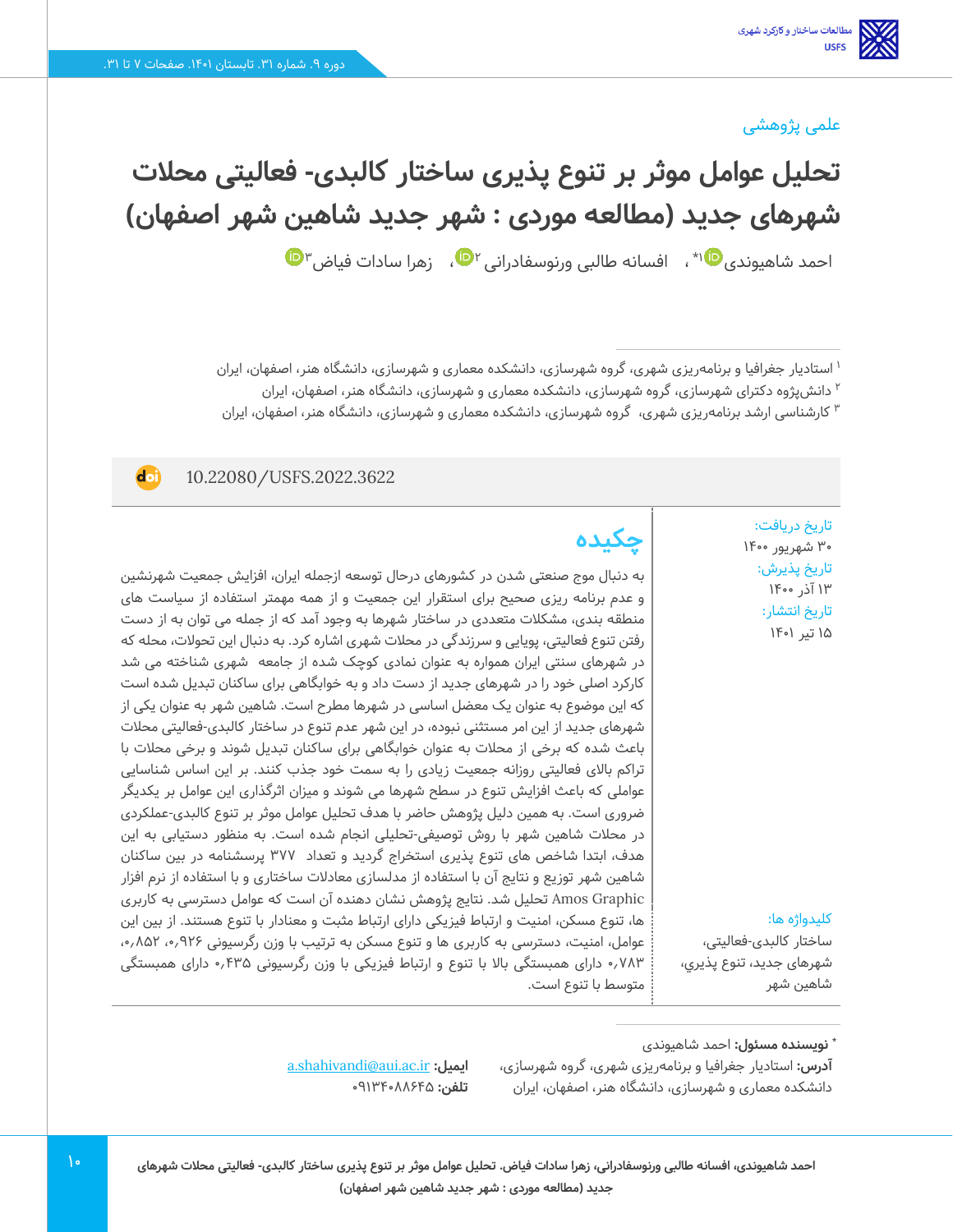

شهرهاي جديد در ايران نیز پس از انقالب اسالمي

### **1 مقدمه**

شهر به عنوان يکي از دستاوردهاي بشر از ديرباز موردتوجه تمدن ها بوده است، ليکن از ابتداي قرن نوزدهم توجه به مسائل شهري شکل جديدتري به خود گرفت (قدمی و يوسفيان'، 2014: ۶۴). با ورود موج صنعتي شدن از ابتداي قرن نوزدهم به کشورهاي توسعه يافته و از اواسط قرن بيستم به کشورهاي درحال توسعه، توليد و درآمد در شهرها افزايش يافت اين موضوع باعث افزايش تقاضا براي خدمات شهري گرديد. اين روند تعداد و اندازه شهرها را در اين کشورها باال برد ) 2003:8 ,Pumain )و باعث افزايش جمعيت شهرنشين در اين کشورها شد. اين نوع گسترش شهر، ساختار فضايي سکونتگاه هاي بشر را تا حدود زيادي دگرگون ساخت و به عنوان نيروي پيشران باعث تغييرات وسيعي در کاربري اراضي شهرهاي جهان شد ):219 2007 ,all et Charlotte). در واقع اين افزايش جمعيت در كنار ناكارآمديهاي حـوزه مـديريتشـهري و مـديريت كـالن كشور در برنامهريزي و هدايت اقتصاد زمين و مسكن شـهري، رونـد توسـعه فضـايي كالبـدي شهرهاي ايران را با نابساماني هاي متعددي روبه رو ساخته است )قرخلو و زنگنه شهرکی ٌ، 2009: ۲۸-۲۷) که از مشخص ترين آنها ميتوان به کمبود امکانات و ظرفيت هاي زيستمحيطي، پراکندهرويي، هدر رفت زمين، اتالف اراضي با ارزش اکولوژيک، فقدان سلسله مراتبي از مراکز فعاليتي خدمات شهري، توزيع نامناسب تراکم، عدمتنوع در فعالیتهای شهری، جدایی گزینی اقتصادی- اجتماعی و شبكه دسترسي ناکارا و آلودگي هاي مرتبط با آن اشاره نمود (عربنژاد<sup>۳</sup>، 2012(. به همین دلیل ایده شهرهاي جديد براي حل مشكالت اجتماعي، اقتصادي و محيطي شهرهاي بزرگ با ابزار توسعه ناحيهاي بسرعت در سراسر جهان گسترش يافت)1993:23 ,Leonard). پديده

عمدتا به منظور جذب سرريز شهرهاي بزرگ و ناشي از افزايش يكباره جمعيتي در دهه 60 مطرح شد. رسالت اصلی این شهرهاي جديد قـرار بـود تأمین رفـاه در پنـاه آسايش و امنيت براي شهروندان و تمركززدايي و جذب سرريز جمعيتي كالنشهرها و كاهش بار فعاليتي آنها بـه منظور باال بردن كيفيت زندگي و ساماندهي جمعيت و فعاليت در ناحيه شهري، به شمار میآید (قرخلو و پناهندهخواه<sup>۴</sup>، :2008 23(. اما شهرهاي جديد به سبب عدم درنظر گرفتن همه عوامل و مشكالت ایجاد شده، تبديل به خوابگاه هايي شبانه شده كه شهروندان حس تعلق نسبت به آن ندارند و بیشتر نيازهاي خود از جمله كار، تفريح،خريد و تعامالت اجتماعي را در کالنشهر برآورده ميكنند و به معضلی جدی تبدیل شده است (مهدی زاده سراج و همکاران $2009.^\circ$  : ۸۴). در شاهینشهر نیز به عنوان یکی از شهرهای جدید ایران واقع در 24 کیلومتری شهر اصفهان، نبود فعالیتهای متنوع در برخی محالت که حتی پاسخگوی نیازهای روزانه ساکنان محالت نیستند و در عوض تراکم باالی یک فعالیت خاص )مانند تجاری، آموزشی) در برخی محلات دیگر، که باعث جذب جمعیت به این محالت برای استفاده از امکانات و خدمات مختلف این محالت شده است، به عنوان یک معضل اساسی مطرح است. درواقع در این شهر برخی از محلات که گاهاً بخشهایی پراکنده و جدا از شهر و با عنوان شهرک شکل گرفته به صورت محالت خوابگاهي براي ساکنان تبديل شده است. این در حالی است که زمینهای با وسعت زیاد با مالکیتهای دولتی و خصوصی در بخشهای دیگر شهر رها شده و بدون استفاده مانده است این موضوع باعث کاهش سرزندگی و پویایی در برخی از این محالت این شهر است. راهکار اصلی برای برون رفت از این مشکل شناسایی عوامل مؤثر بر تنوعبخشی به محالت است. به همين دليل

<sup>4</sup> Gharkhloo & Panahandehkhah

<sup>5</sup> Mehdizadeh Siraj et al

<sup>&</sup>lt;sup>1</sup> Ghadami & Yousefian

<sup>2</sup> Gharkhloo & Zanganeh Shahraki

<sup>&</sup>lt;sup>3</sup> Arab Nejad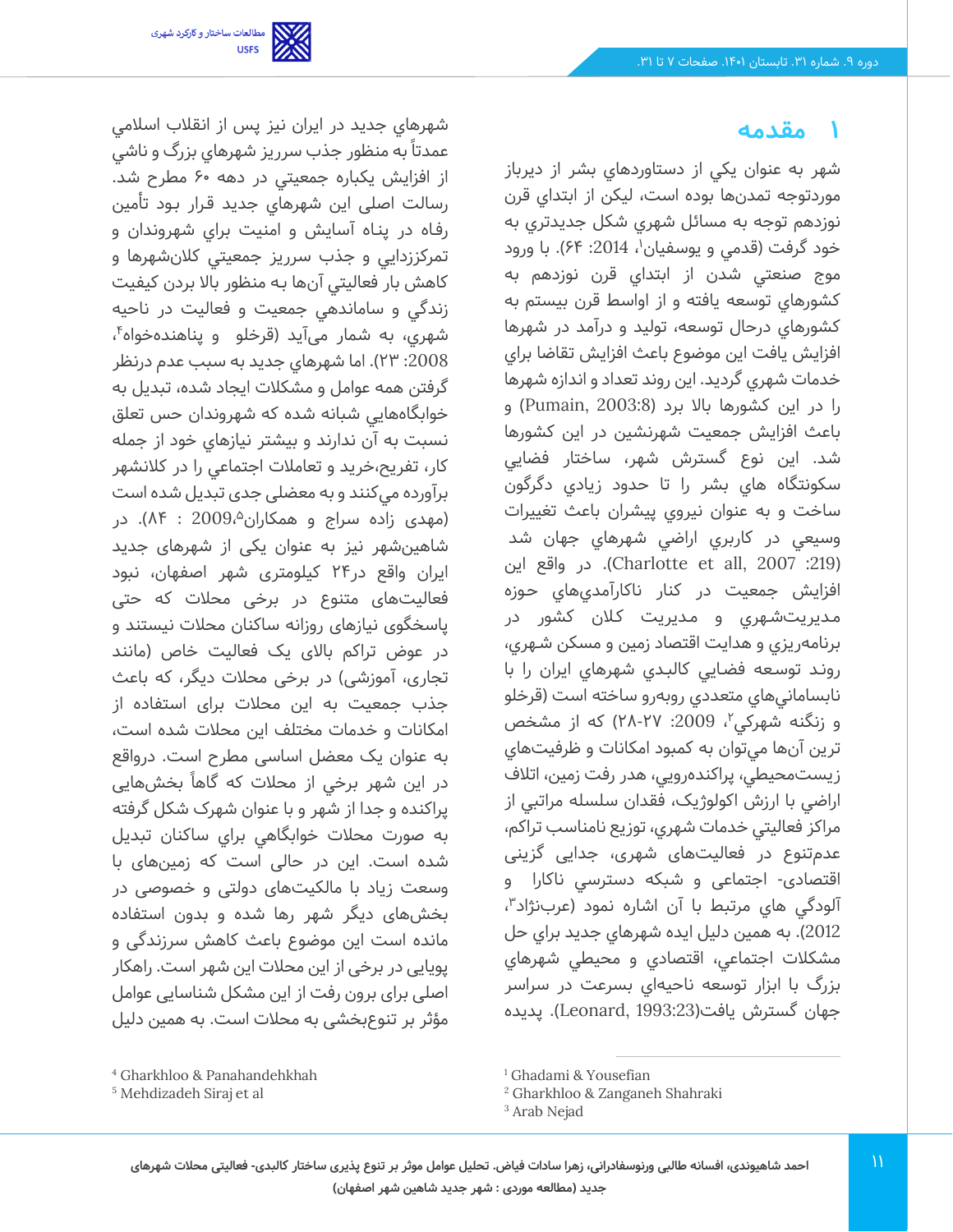هدف اصلي در پژوهش حاضر شناسایی و تحلیل عوامل مؤثر بر تنوع بخشی به ساختار کالبدی- فعالیتی در محالت شاهین شهر و برای پاسخگویی به سواالت زیر است:

• شاخصهای مؤثر بر تنوع بخشی به ساختار کالبدی- فعالیتی کدام است؟

• وضعیت شاخصهای تنوعبخشی به ساختار کالبدی- فعالیتی در محالت شاهینشهر چگونه است؟

• ارتباط بین شاخص های مؤثر بر تنوعبخشی به ساختار کالبدی –فعالیتی محالت شاهینشهر به چه میزان است؟

# **2 پیشینه تحقیق و مبانی نظری**

## **2.1 پیشینه تحقیق**

عدم تنوع در شهرها به خصوص در شهرهای جدید مسألهای جدی است که افراد زیادی نیز در این باره به پژوهش و تحقیق پرداخته اند که در اینجا به چند مورد از این پژوهشها اشاره شده است :

کجتازی ، 2007 در پژوهشی با عنوان »سنجش چندعملکردی بودن سطوح شهری برای سنجش وضعیت شهر فوشه کوزوو» از شاخصهای فضایی فاصله، تراکم، تنوع و زمان استفاده کرده است. نتایج استفاده از این شاخصها در شهر فوشه کوزوو نشان دهندهی عدم توزیع متعادل این شاخصها در سطح شهر است. به عبارتی نتایج این تحقیقی نشان دهنده آن است که شهر فوشه کوزوو خصوصیت شهر چندعملکردی را ندارد.

ژانگ و همکاران، 2013 در پژوهشي با عنوان »تعيين ساختار فضايي مراکز عملکردي با استفاده از اطلاعات سفر در محدوده سنگاپور» با هدف تعيين ساختار فضايي مراکز کارکردي شهر توکيو و ارتباط آن ها از دو شاخص جذابيت و مرکزيت استفاده نموده است. ايده اصلي اين شاخص ايجاد رابطه بين

الگوهاي فعاليت(توزيع، تراکم و تنوع) و فرم شهري است. براي اين منظور اطالعات مرتبط با سفر در سال هاي مختلف که از تغيير آن ساختار شهري و مراکز فعاليتي تشخيص داده مي شود، استفاده شده است. در واقع در اين مقاله شاخص هاي مرکزيت و جذابيت براي شناسايي مراکز شهري و مقايسه با ساير مناطق شهري مورد استفاده قرار گرفته است و به منظور تعيين تاثير اين مرکزيت بر ساختار فضايي نيز از داده هاي مربوط به سفر استفاده شده است. اين مطالعات براي سنگاپور در بين سال هاي 2004 تا 2008 نشان دهنده اين است که ساختار شهر در بين این سال ها ساختاری چندمرکزي داشته که بزرگترين مرکز در کانون شهر سنگاپور قرار داشته است. شاخص جذابيت نشان دهنده افزايش جذابيت و همچنين سطح پوشش مرکز اصلي شهر بوده است.

عبدالهیا و همکاران، 2014 در پژوهشی با »عنوان مدلسازی GIS مبنا برای ارزیابی فضایی توسعه مختلط برای شهرفشرده در محدودهی شهر کجان مالزی»، ابتدا تنوع کاربری در محدودهی شهر برمبنای مجاورت کاربریها با یکدیگر سنجیده و نقشهی احتمالی توسعهی مختلط را با استفاده از مدل تحلیل وزنی معیارها ترسیم کرده است. پس از آن با استفاده از روش AHP اهمیت معیارهای مختلف را برای دستیابی به الگوی شهر فشرده را مشخص نموده است. مقایسهی نقشه احتمالی به دست آمده و نقشهی محلهای مناسب برای توسعهی فشرده نشان دهندهی %75 مشابهت و اهمیت اختالط کاربری در دستیابی به فرم شهری فشرده و پایدار است.

قدمی و همکاران ، 2013 در پژوهشی با »عنوان ارزیابی راهبردی ساختار فضایی شهر در چارچوب پایداری در محدوده شهر ساری» و با روش توصیفی-تحلیلی و با هدف شناسایی و ارزیابی ویژگی های ساختار فضایی شهر ساری با رویکرد راهبردی و در قالب مفهوم توسعه پایدار از تحلیل SWOT استفاده نمودند. داده های مورد نیاز پژوهش از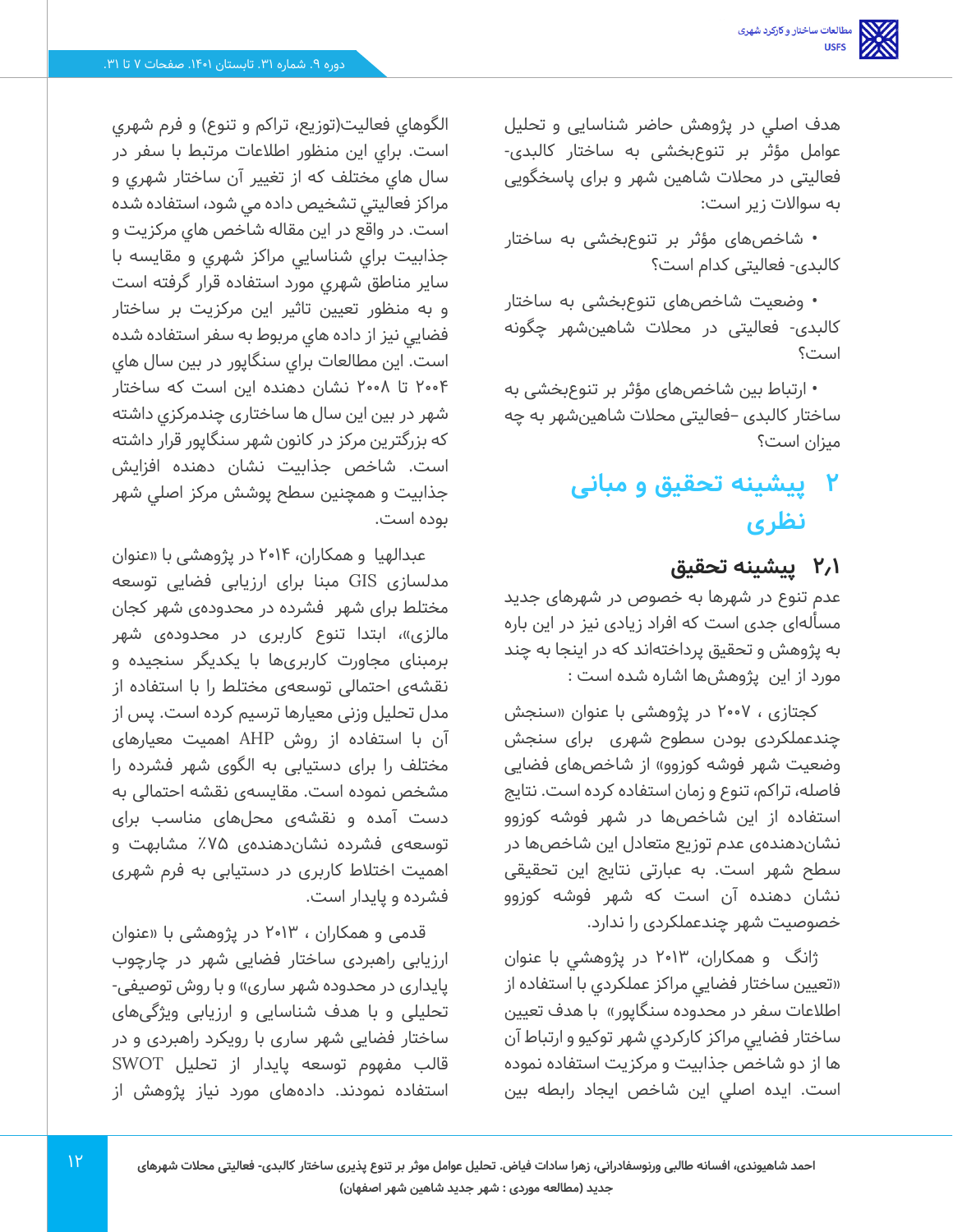

طریق پرسشنامه جمع آوری گردید و براین اساس نقاط قوت، ضعف، فرصت و تهدیدهای ساختار فضایی مورد تجزیه و تحیلیل قرار گرفت و سپس در راستای دستیابی به شهر پایدار راهبردهایی شامل فشرده سازي ساختار شهر و توزيع متوازن و متراكم كاربري ها و فعاليت ها به ويژه كاربري هاي مختلط در سطح محالت شهر ساري ارائه شد تا ضمن تحقق عدالت اجتماعی، بسياري از سفرهاي درون شهري و مسافت آن ها را كاهش یابد و زمينههاي كنترل ترافيک، كاهش آلودگی ها و سالمت محيط فراهم شود و به دنبال آن هزينه اجراي طرح هاي توسعه و تعريض معابر به حداقل رسد.

قمری سبزواری<sup>٬</sup>، ۲۰۱۶ در پژوهشی با عنوان »شناخت ومدل یابی آستانه تحمل تنوع درکاربری زمین (نمونه موردی: شهر کرج)» با هدف آشنایی با مفهوم تنوع و عوامل موثر بر ایجاد تنوع در فضاهای شهری و کاربری زمین و تدوین مدل ریاضی غیرپارامتری و تعمیم پذیر جهت تعیین میزان بهینه تنوع در کاربری زمین شهری از دو رویکرد کیفی و کمی و مطالعه اسنادی و موردکاوی و از روش های تحلیل محتوای کمّی، تحلیل همبستگی و نتیجه گیری بر اساس استدالل منطقی در تجزیه و تحلیل داده ها استفاده نمود. نتایج این پژوهش در شهر کرج به عنوان نمونه موردی نشان دهنده آن است که محالت جهانشهر و عظیمیه دارای تنوع کاربری زمین در سطح بهینه هستند. همچنین رابطه معنا داری میان تنوع کاربری زمین در شهر کرج و عواملی مانند قدمت باالی محالت، وجود ساختمان های متنوع به لحاظ ارزش معماری و اقتصادی، وجود بلوک های شهری با طول کوتاه، پویایی و سرزندگی و شبکه معابر مناسب پیاده و سواره وجود دارد.

شماعی و شهسوار<sup>۲</sup>، ۲۰۱۶ در پژوهشی با عنوان »ارزیابی کیفیت زندگی شهری در شهرهای جدید (نمونه موردی: شهر جدید پرند)» با هدف سنجش وضعیت کیفیت زندگی در شهر جدید پرند بر مبنای

دیدگاه ساکنان که با استفاده روش توصیفی ـ تحلیلی و مبتنی بر استفاده از پرسشنامه؛ به این نتیجه رسیده است که وضعیت کیفیت زندگی در منطقه مورد مطالعه در زمینههای زیرساختهای شهری، درآمد پایدار شهری و توسعه اجتماعی ـ فرهنگی از نظر شهروندان نامناسب است.

به طور کلی میتوان گفت پیشینه های پژوهشی مربوط به موضوع تحقیق شامل پژوهش هایی با هدف سنجش وضعیت تنوع و چندعملکردی بودن شهرها و همچنین پژوهش هایی با هدف سنجش وضعیت کیفیت محیطی در شهرهای جدید است. درواقع در این پژوهش ها تنها به سنجش وضعیت کیفیت زندگی در شهرهای جدید یا سنجش وضعیت چند عملکردی بودن شهرها پرداخته و میزان تأثیر این مؤلفهها در افزایش سطح تنوع مورد تحلیل و بررسی قرار نگرفته است که پژوهش حاضر به ین موضوع می پردازد.

## **2.2 ساختار کالبدی فعالیتی**

ساختار کالبدی شهر نه تنها عناصر، فضاها، فعالیت- ها و دسترسی های مختلف را شامل میشود بلکه شیوهی ارتباط اجزا و عناصر با یکدیگر را نیز در نظر میگیرد و کوششی که این اجزا و عناصر برای سازگار کردن خود با شکل کلی مجموعه دارند را نیز توصیف میکند (بذرگر ۳، 2003: ۵۵).سیستم فعالیتی نیز متشکل از الگوی کاربرد زمین است که بیان کننده اثرات بسیار پیچیده عرضه و تقاضای زمین است که در طی دوران های طوالنی و بر اثر تعامل فعالیت های انسانی و نیروهای اجتماعی، اقتصادی و کالبدی که در یک شهر در حال عمل هستند، به وجود می - آید. بر این اساس فعالیت ها و جریانها به عنوان اجزای ساختار فعالیت شناخته می شوند) عبدی دانشپور ۴، 2006).

<sup>3</sup> Bazargar

<sup>4</sup> Abdi Daneshpour

<sup>1</sup> Ghamari Sabzevari

<sup>2</sup> Shamaei & Shahsavar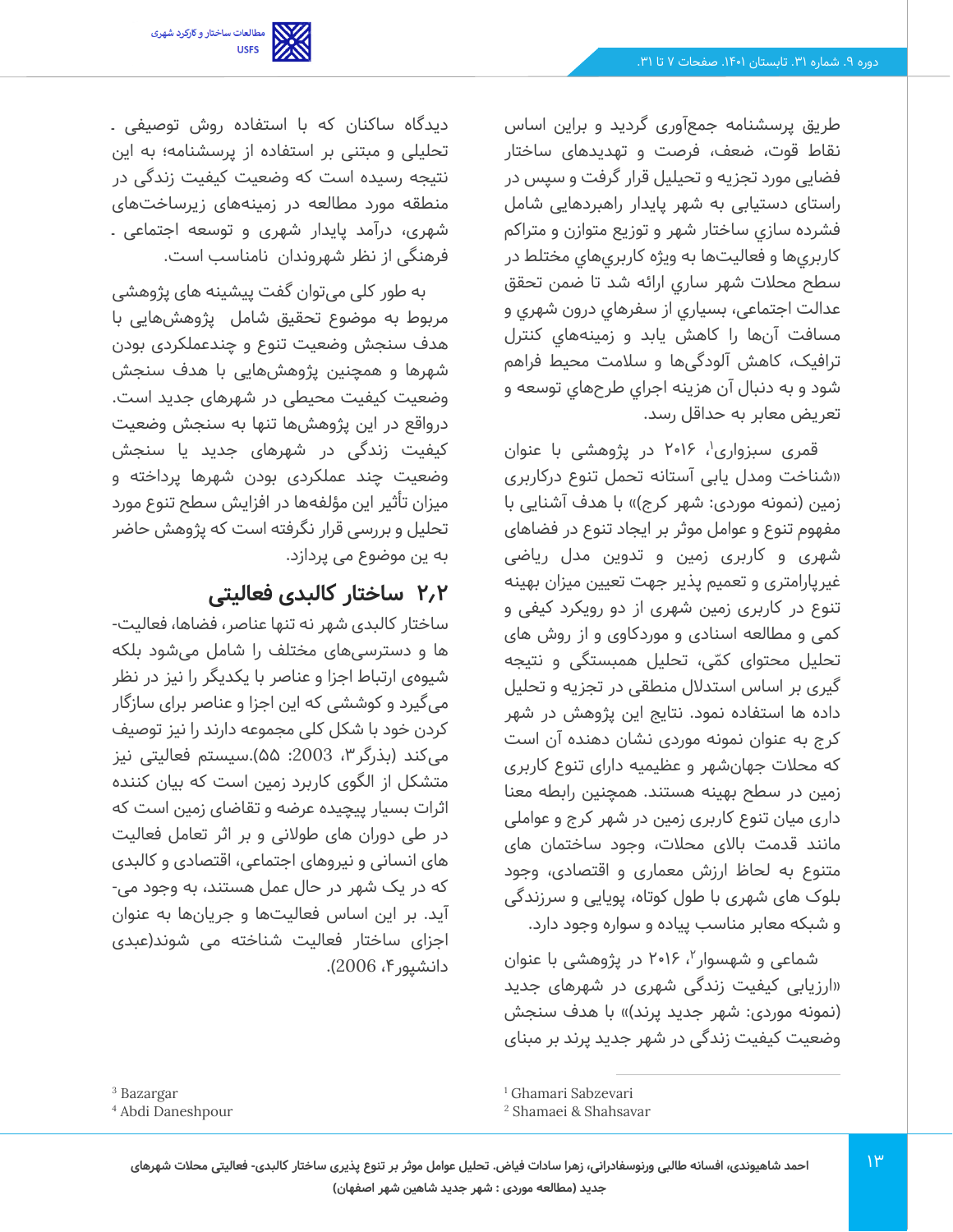## **2.3 شهرهای جدید**

نظريه شهرهاي جديد چه درحالت جنيني آن در قرن19وچه دراشكال متنوع وتكامل يافته آن، بعدازجنگ جهاني اول ودوم، به ويژه ازسـال 1950 بـه بعـد دركشـورهاي مختلف جهان به كارگرفتـه شـده اسـت. تمركززدايـي از كالن شهرها، اصلي ترين عامل اتخاذ سياسـت شـهرهاي جديد در ايران بوده است (اکبرپور و میرزاجایی' ،2010: ۱۳۲). شهرهای جدید را مي توان از لحاظ عملكرد به سه گونه كلي شهرهاي سازماني- صنعتي، اقماري - خوابگاهي و مستقل تقسیم کرد (مشکینی و همکاران2013،۲۴).

## **2.4 تنوع**

تنوع بهعنوان یک موضوع جدید در برنامهریزی و سیاست گذاری شهری، مخالف آرمانهای برنامه- ریزی از باال به پایین مدرنیستی است )119 ,2015:Vormann). چپ من تنوع در شهر را به عنوان مجموعه ای از کاربری های مختلط، عملکردها و فعالیتهای اقتصادی، فرهنگی و تفریحی تعریف میکند (قلی پور و پرتوی۳، 2013). براین اساس میتوان اختالط، ارتباط و امنیت را به عنوان سه رأس اصلی مثلث برای دستیابی به تنوع- پایدار معرفی کرد ) ,2008:25Talen). در تعریفی دیگر مے،توان گفت:

تنوع پذیری گونهای از انعطافپذیری است که قابلیت استفادههای مختلف از هر فضایی چه فضای درونی ساختمان و چه فضاهای بیرونی آن را برای مصرفکنندگان فراهم میآورد. این گونه از انعطاف- پذیری با دو متغیر فضا و زمان سر و کار دارد و مهمترین خواص آن عبارتند از:

-1 دسترسی آسان و خوانا به فضاها )خوانایی(

-2تلفیق کارکردها در یک فضا )اختالط کاربری(

-3استفاده مفید از فضای دسترسی به گونهای که تبدیل کارکردها را میسر سازد (عینیفر ۴، 2003:  $P<sup>2</sup>$ .

الف) اختلاط: اختلاط به عنوان یکی از عوامل اصلی در راستای دستیابی به تنوع در ابعاد مختلف اختالط کاربری و مسکن، مطرح میشود.

• اختالط مسکن: انواع واحدهای مسکونی، نحوه ی تصرف واحدهای مسکونی، اندازه واحدها، تعداد طبقات واحدهای موجود، ارزش مسکن و میزان اجاره ماهیانه و همچنین وجود مسکن ها با سن های مختلف به عنوان معیارهایی برای سنجش تنوع جهت کاربریها و همچنین گروه های اقتصادی و اجتماعی مختلف مطرح است ),2008:66Talen).

• اختالط کاربری : مفهوم اختالط کاربری که عمدتا تنوع کاربری زمین اشاره دارد به عنوان یکی از ابعاد اساسی در نظریات و رویکردهای مرتبط با تنوع در شهر مطرح است. در رابطه با این مفهوم، نظریه پردازان دیدگاههای متفاوتی دارند. به عنوان مثال مؤسسه زمین شهری )1987(، اختالط کاربری را به عنوان یک برنامه منسجم با سه یا چند عملکرد تولیدی-کاربردی و فیزیکی یکپارچه تعریف می کند وگرانت به جای اشاره به اختالط کاربری در مقیاس ساختمان بر وجود کاربریهای مختلف در سطح محله تأکید میکند. به عبارتی کاربریهای شهری میتوانند در مقیاسهای مختلف با یکدیگر ترکیب شوند. بر این اساس اختالط کاربری دارای چهاربعد افقی، عمودی، اشتراک مکانی و زمانی .)Hoppenbrouwer, Louw, 2005: 971(است اختالط کاربری و تنوع فعالیتی دارای مزایایی است که در سه بخش اقتصادی، اجتماعی و زیست محیطی قابل طبقه بندی است:

سالمتی: خیابانهای پویا، فضاهای باز چند عملکردی، اختالط کاربری و تراکم باال در محالت شهری باعث افزایش فعالیت های فیزیکی ساکنان

<sup>1</sup> Akbarpour & Mirzajai

<sup>3</sup> Gholipour & Partovi

<sup>4</sup> Einifar

<sup>2</sup> Meshkini et al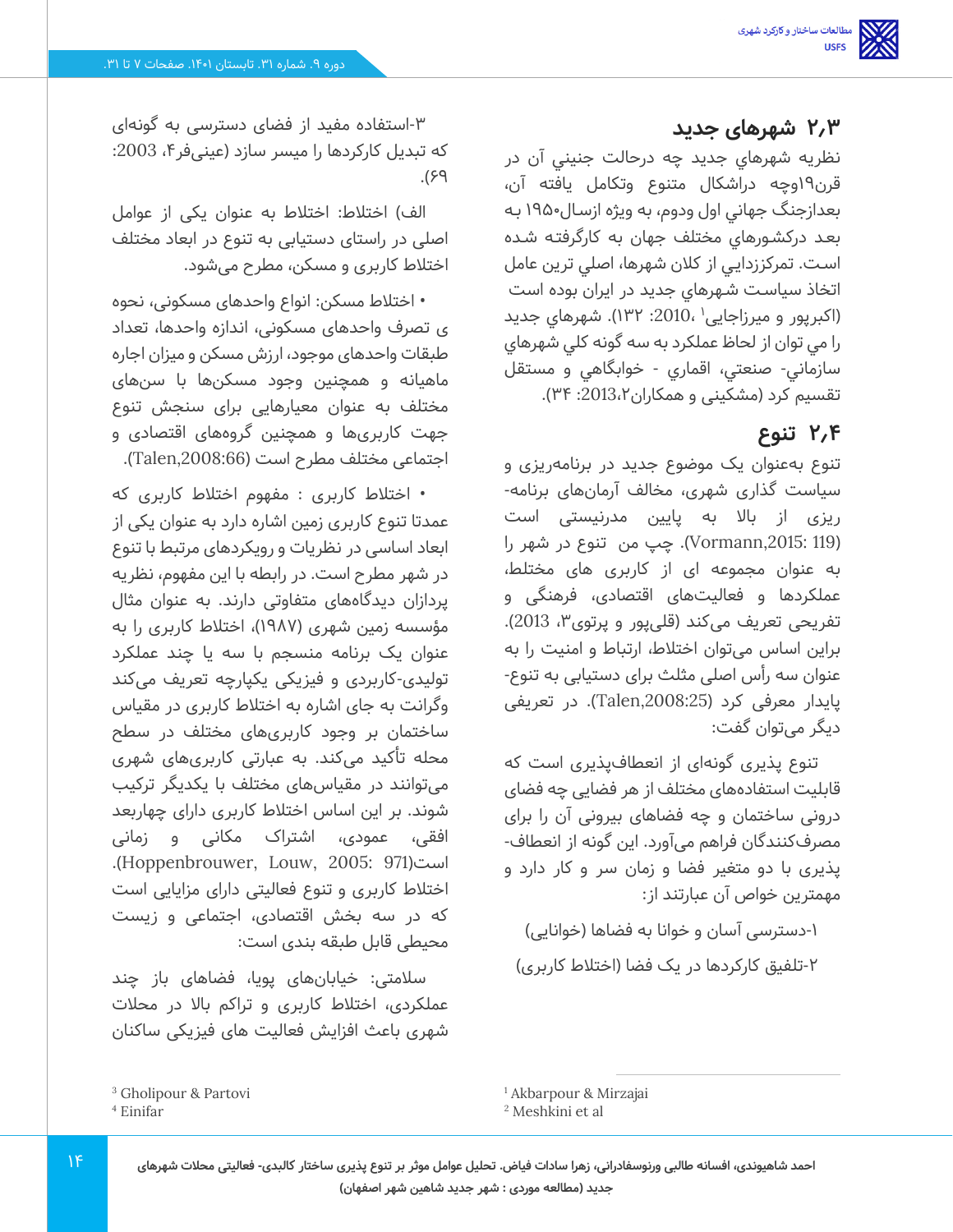

شده و سلامتی آن ها را به دنبال دارد ( Aytur et 399 2007: ,all). در واقع با کاهش فاصله در بین فعالیتهای شهری و فشردهسازی شهری ارتباط نزدیکی دارد (Calikan, 2004:18) که باعث کاهش استفاده از خودروی شخصی، مصرف انرژی و هزینه و شکلگیری جوامع سالم در شهرها میگردد .)Abdullahi et all, 2014:19(

عدالت: ترکیبی از انواع مختلف مسکن از نظر عملکردی، درآمدی و شکلی فراهم می کند که باعث میشود که طبقات مختلف اجتماعی- اقتصادی جذب شده و با یکدیگر تعامل و ارتباط داشته باشند .)Bahadure, Kotharkar, 2012:78(

تنوع : وجود انواع مختلفی از مسکن در محالت شهری، باعث حضور افراد و گروه های مختلف با سطوح درآمدی، قومیت و مذهب متفاوت در این محالت می گردد که یکی از ابعاد اساسی مطرح در دیدگاه تنوع است )46 ,2012:Jones).

امنیت: در محالتی با ترکیبی از انواع مختلف کاربریها، سطح فعالیت در خیابانها افزایش یافته وخیابانها امن میگردد) ,Kotharkar ,Bahadure .)2012:78

حس تعلق: محلههای شهری با کاربریهای مختلط و تنوع فعالیتی، ارتباطات چهره به چهره در بین افراد را افزایش می دهند (,Burchell et all .)2000:857

زیست پذیری، جذابیت و زیبایی شناسی: طرح - های اختالط کاربری باعث افزایش زیستپذیری و

جذابیت مراکز شهری شده و گزینههای انتخاب مسکن را افزایش می دهد (DCLG,2006: 5).

دسترسی: در محالتی با انواع مختلف کاربری، دسترسی بیشتری به مردم، مکانها و فعالیت ها فراهم است. این موضوع باعث افزایش همبستگی اجتماعی و قابلیت زیستپذیری در محالت می گردد .)Bahadure, Kotharkar, 2012:78(

• ارتباط : برای دستیابی به محلهی متنوع الزم است کاربریها و مساکن مختلط به یکدیگر متصل شده و بتوانند به راحتی با یکدیگر ارتباط برقرار کنند. این اتصال از طریق شبکهی معابر برقرار میشود. برای دستیابی به ارتباط بیشتر برنامهریزان باید بر ایجاد مسیرهای جایگزین از طریق کوتاه کردن ابعاد بلوکها تمرکز کنند )147 ,2008:Talen).

• امنیت : درصورتی که احساس امنیت در اثر این اختالط کاهش یابد، به مرور زمان افراد از محله مهاجرت کرده و تنوع کاهش مییابد. به همین دلیل طراحان شهری باید به نیاز مردم به احساس امنیت در مورد اختالط فعالیتها و اتصال و ارتباط آنها در مکانهای متنوع حساس باشند ),2008:177Talen).

## **2.5 ابعاد و شاخصهای پژوهش**

هدف اصلی از مطالعه مبانی نظری پژوهش، دستیابی به ابعاد و شاخصهای پژوهش برای سنجش و تحلیل وضعیت آنها است. بر اساس مطالعات مربوط به مبانی نظری مرتبط با تنوع، در جدول 1 ابعاد و شاخصهای تنوع در ساختار کالبدی و فعالیتی ارائه گردیده است.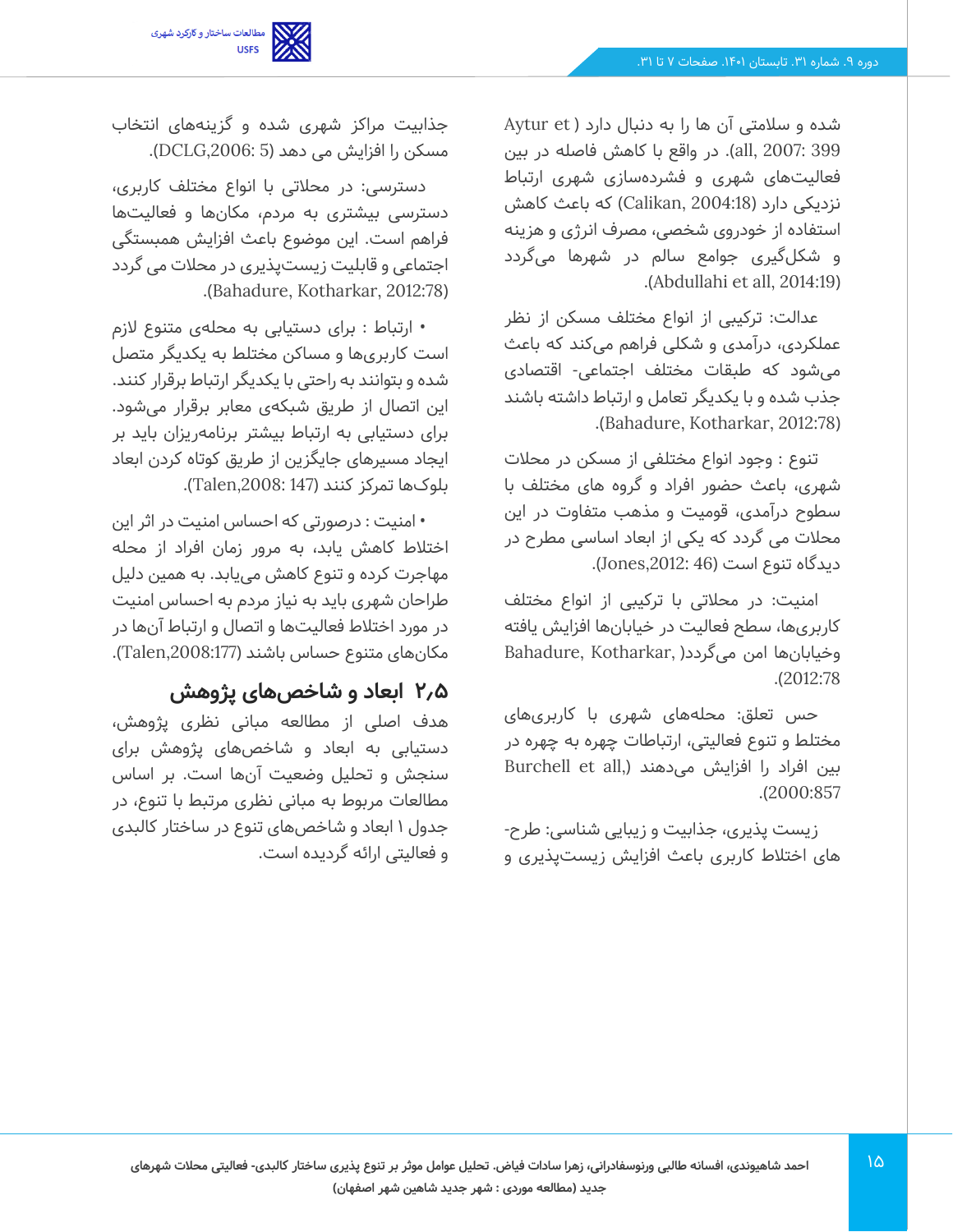| مأخذ                                                                                                                                                                                                                                                                           | متغير                                                                                                                                                                                                                                                                                    | شاخص و معیار                                             |      |                  |
|--------------------------------------------------------------------------------------------------------------------------------------------------------------------------------------------------------------------------------------------------------------------------------|------------------------------------------------------------------------------------------------------------------------------------------------------------------------------------------------------------------------------------------------------------------------------------------|----------------------------------------------------------|------|------------------|
|                                                                                                                                                                                                                                                                                | دسترسی به کاربریهای تجاری خردهفروشی،<br>واحد آموزشی دخترانه و پسرانه، فضای سبز،<br>فضای فرهنگی و مذهبی در سطح محله، فضای<br>درمانی، فضای ورزشی برای گروههای مختلف<br>سنی و جنسی، فضاهای فراغتی برای گروههای<br>مختلف سنی و جنسی، سازگاری فعالیتها با<br>يكديگر                           | مجاورت                                                   | افقى | تنوع<br>فعاليتى  |
|                                                                                                                                                                                                                                                                                | بالا بودن تراكم فعاليتى در سطح محله                                                                                                                                                                                                                                                      | تمركز                                                    |      |                  |
|                                                                                                                                                                                                                                                                                | اختلاط کاربری مسکونی با کاربریهای خدماتی<br>و تجاری در ساختمانها                                                                                                                                                                                                                         | عمودي                                                    |      |                  |
| تيبالدز١ (2008)، جيكوبز ٢ (2009)، بنتلي<br>$(2012)^{w}$<br>Aurbach (2005),<br>Hoppenbrouwer, Louw (2005),<br>Fainstein (2005), Grant (2005),<br>Kajtazi (2007), Talen (2008), Duany<br>et all (2010), Adebayo (2012), Jones<br>(2012), Spears et all (2014), Plessis<br>(2015) | وجود فعالیتهایی که در زمان تعطیل شدن به<br>فعالیت دیگری اختصاص مییابد                                                                                                                                                                                                                    | زمانی                                                    |      |                  |
|                                                                                                                                                                                                                                                                                | مساکن با مساحتهای مختلف، قیمتهای<br>مختلف، ترکیبی از واحدهای آپارتمانی، تک-<br>خانواری و ، ترکیبی از واحدهای ملکی،<br>استیجاری، سازمانی و ، ترکیبی از مساکن<br>نوساز و قدیمی، وجود مساکنی با سن مختلف                                                                                    | تنوع مسكن                                                |      |                  |
|                                                                                                                                                                                                                                                                                | وجود مسیرهای مخصوص پیاده و دوچرخه، بالا<br>بودن کیفیت مسیر پیاده و دوچرخه، امکان<br>دسترسی پیاده یا دوچرخه به مرکز محله،<br>دسترسی به انواع شبکههای حمل و نقل<br>عمومی و بالا بودن کیفیت و کارایی آنها، وجود<br>گونههای مختلف معابر و بالا بودن کیفیت آن-<br>ها، كوتاه بودن ابعاد بلوكها | شبكه حركت<br>پیاده و سواره ،<br>حمل و نقل<br>عمومی، بلوک |      | ارتباط<br>فيزيكى |
|                                                                                                                                                                                                                                                                                | ديد مستقيم به فضاهای عمومی، حضور زنان و<br>کودکان در فضاهای شهری در ساعات مختلف،<br>وجود فعالیت شبانه، نورپردازی مناسب<br>فضاهای شهری، ویترین جذاب مغازهها در لبه<br>معابر اصلی، وجود فعالیتهای متنوع برای همه<br>گروههای سنی-جنسی در فضاهای عمومی،<br>وجود فضاهاى انعطافپذير            | نظارت اجتماعی ،<br>تجمع پذیری ،<br>انعطاف پذیری          |      | امنیت            |

#### **جدول 1 ابعاد و شاخص های پژوهش**

**مأخذ:)نگارندگان بر مبنای مطالعات نظری، 2020(** 

## **2.6 محدوده مورد مطالعه**

شهر جدید شاهینشهر واقع در فاصله 24 کیلومتری شمال اصفهان، از سمت شرق توسط بزرگراه معلم، از غرب توسط آزادراه آزادگان و از جنوب توسط جاده دیسمان محدوده شده است. دو شهر کوچک

خورزوق و گز، همسایه های سکونتی شهر است. این شهر در سال 1350 توسط عدهای از مالکان و بدون هسته اولیه ایجاد شد و بالفاصله پس از آن سازمان عمران شهر جدید شاهین شهر تأسیس شد. به دنبال این جریان شرکت آمریکایی ویلیام سون

<sup>&</sup>lt;sup>1</sup> Tibalds

<sup>2</sup> Jacobs

<sup>3</sup> Bentley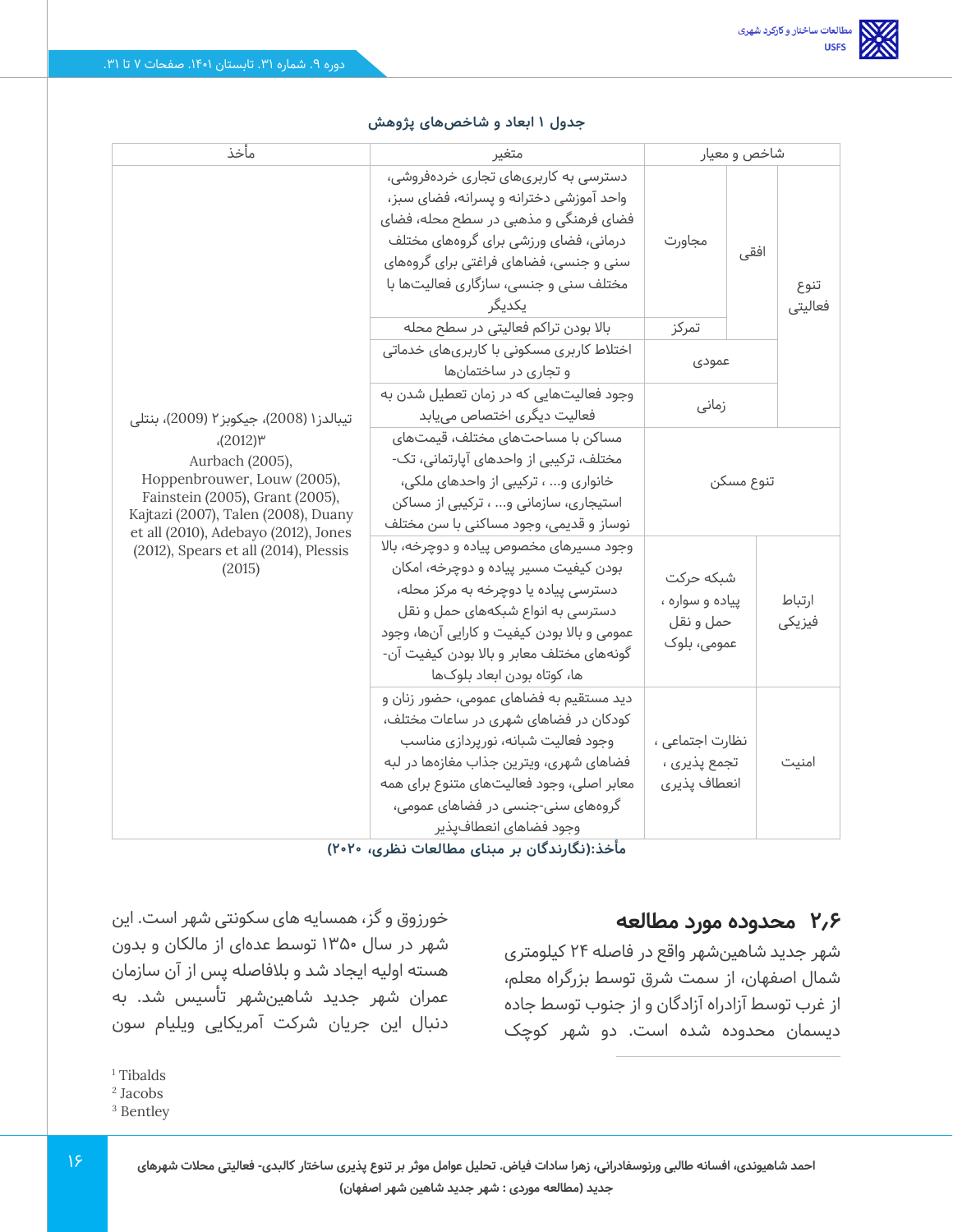مطالعات شهر را برای اسکان 200 هزار نفر انجام داد. قبل از احداث این شهر دو روستای کوچک حاجی آباد که با گسترش ساخت و سازهای شهری به شهر پیوسته و اکنون جزو محالت شهری است و امیرآباد که در شمال آن قرار داشته ولی امروزه آثاری از آن وجود ندارد، وجود داشته است. پس از آن شهر به تدریج بر اساس ساختار شطرنجی، گسترش یافت و ابتدا محور شرقی - غربی ) بلوار امامخمینی( ایجاد

گردیده و سپس سایر شبکه های ارتباطی به صورت عمودی یا موازی با این خیابان احداث شد. در نظام تقسیمات شهری، عناصر کالبدی نظیر شبکه معابر تأثیر مهمی بر تفکیک محالت داشته و شهر به دو منطقه و 5 ناحیه و 39 محله تقسیم شده است (مهندسین مشاور آتک'، 2013). جمعیت این شهر در سال 1395 برابر با 173329 نفر بوده است ) درگاه ملی آمار <sup>۲</sup>، 2016).



**مأخذ:)نگارندگان بر مبنای طرح جامع، 2020( شکل 1 موقعیت محدوده مطالعاتی** 

## **3 روش تحقیق**

روش تحقيق در این مقاله توصيفي-تحليلي و از نظر هدف کاربردي است. براي گردآوري دادهها نيز از روش کتابخانهاي و اسنادي و ميداني از طریق مشاهده و پرسشنامه استفاده شده است. جامعه آماری ساکنان محالت شاهین شهر هستند که تعداد نمونه براساس فرمول کوکران با سطح اطمینان %95

377، عدد به دست آمد که به روش تصادفی ساده در بین ساکنان توزیع گردید. به منظور تحليل وضعیت شاخصهای تنوع پذیری کالبدی و فعالیتی محالت مورد مطالعه نیز از روش تحلیل عاملی و نرم افزار ایموس گرافیک استفاده شده است .

تحليل عاملي تكنيكي است كه تعداد زيادي از متغيرهاي وابسته به هم را به صورت تعداد

<sup>1</sup> Atek Consulting Engineers

<sup>2</sup> National Statistics Portal

**احمد شاهیوندی، افسانه طالبی ورنوسفادرانی، زهرا سادات فیاض. تحلیل عوامل موثر بر تنوع پذیری ساختار کالبدی- فعالیتی محالت شهرهای جدید )مطالعه موردی : شهر جدید شاهین شهر اصفهان(**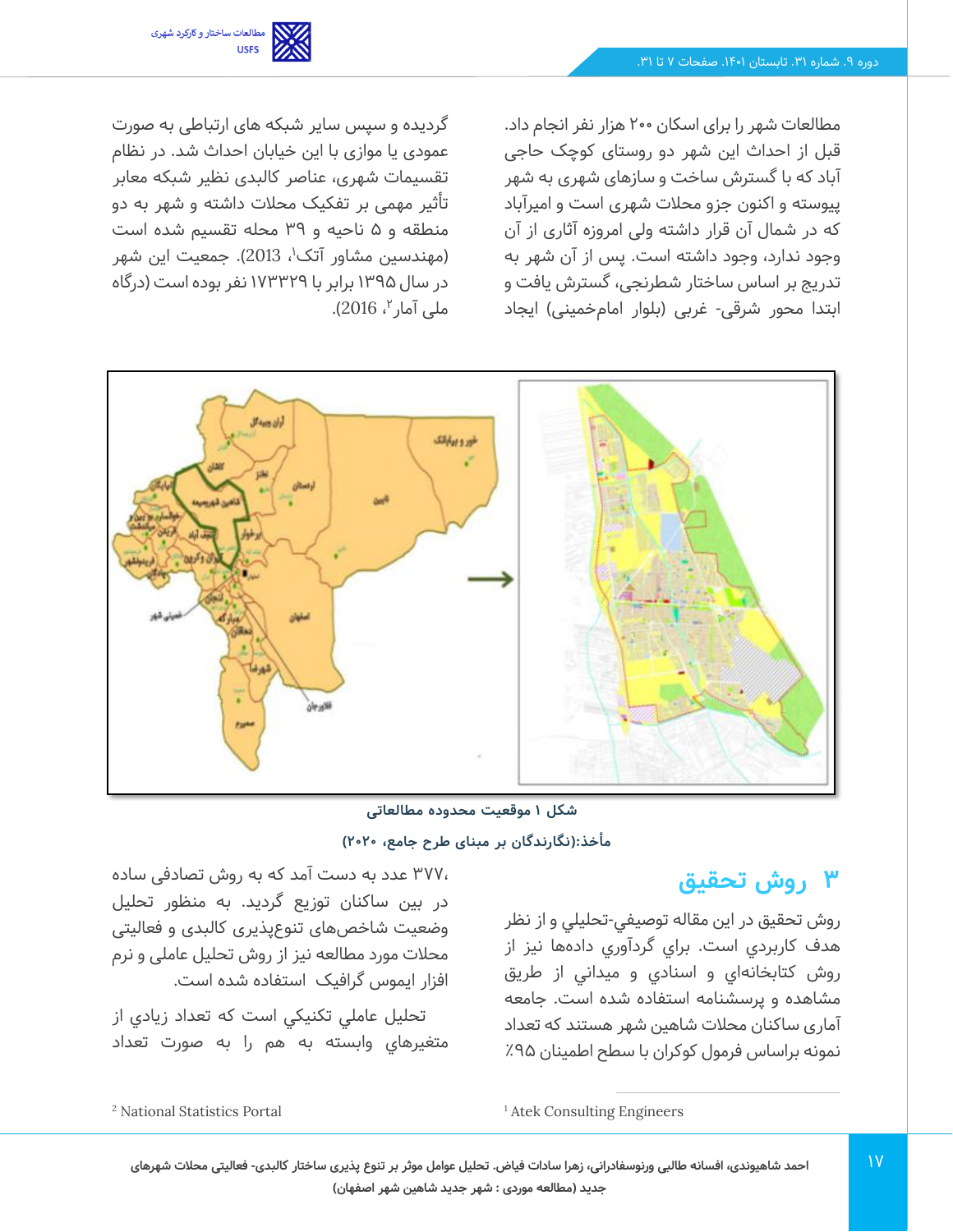كوچكترى از ابعاد پنهان تبدیل میکند. هدف اصلی آن، خالصه کردن داده هاست.این روش به بررسی همبستگی درونی تعداد زیادی از متغیرها می پردازد و در نهایت آنها را در قالب عاملهای عمومی محدودی دستهبندی و تبیین میکند. بنابراين ارزش تحليل عاملي اين است كه طرح سازماني مفيدي به دست مي دهد كه ميتوان آن را براي تفسير انبوهي از رفتار با بيشترين صرفه جويي در سازههاي تبيين كننده، به كار برد. تحلیل عاملی ، برخالف رگرسیون چندگانه ،تحلیل تشخیصی یا همبستگی کانونی ) که در آنها تعداد زیادی متغیر مستقل و یک یا چند متغیر وابسته وجود دارد( روشی هم وابسته است که در آن کلیه متغیرها به صورت همزمان مد نظر قرار میگیرند (موسوی و حکمت نیا'، 2005: ۵۹). با استفاده از اين مدل تعدادي از معيارهاي ناهمبسته با شاخص ها حذف میگردند و تنها معيارهايي که داراي هبستگي کامل و با معنا با شاخصهاي مورد مطالعه هستند باقي میماندند.

# **4 یافتهها و بحث**

مدلسازی شاخص های موثر بر تنوع در شهرسازی

## **4.1 تعریف متغیرها:**

در مدل معادالت ساختاري، دو نوع متغير اصلي وجود دارد: متغيرهای آشکار و متغیرهای پنهان(درونی و بیرونی).

در مدل مفروض یک متغیر پنهان بیرونی با نام " تنوع"، 4 متغیر پنهان درونی با نامهای "دسترسی به کاربری ها"، "تنوع مسکن "، "امنیت" و " ارتباط فیزیکی" و 40 متغیر آشکار شامل دسترسی به کاربری تجاری، دسترسی به کاربری آموزشی، دسترسی به فضای سبز، دسترسی به کاربری فرهنگی، دسترسی به کاربری مذهبی، دسترسی به کاربری درمانی، دسترسی به کاربری ورزشی، دسترسی به کاربریهای فراغتی، دسترسی به محل کار، مساحت واحدهای مسکونی، قیمت واحدهای

مسکونی، نوع واحدهای مسکونی، قدمت واحدهای مسکونی، مالکیت واحدهای مسکونی، دسترسی به ایستگاه اتوبوس، دسترسی به ایستگاه تاکسی، زمان انتظار برای اتوبوس، زمان انتظار برای تاکسی، آسایش و راحتی در اتوبوس، آسایش و راحتی در تاکسی، سرعت اتوبوس در رسیدن به مقصد، سرعت تاکسی در رسیدن به مقصد، دسترسی پیاده به مرکز محله، نزدیکی به خیابانهای اصلی، عرض پیادهرو، کفسازی پیادهرو، پیوستگی پیادهرو، نورپردازی پیادهرو، آسایش اقلیمی درپیادهرو، امکانات استراحتی در پیادهرو، ایمنی تجهیزات ترافیکی، عرض خیابان، تنوع دسترسی، نظارت، حضور فعال کودکان و زنان، تنوع فعالیتی برای گروه - های سنی مختلف، ویترینهای جذاب، فعالیت شبانه، نورپردازی فضایی و انعطافپذیری وجود دارد.

# **4.2 وزن رگرسیونی شاخص ها:**

رابطه همبستگی (کوواریانس) بین عامل-های اصلی

بعد تنوع بخش به شهرهای جدید به عنوان متغیر پنهان بیرونی، به همراه 4 متغیر دسترسی به کاربریها، تنوع، امنیت و ارتباط فیزیکی به عنوان متغیرهای پنهان درونی مدل تحلیل عاملی برای این پژوهش را شکل می دهد که به صورت مدل تحلیل مسیر در محیط نرم افزار AG ترسیم شده است. این مدل هم دارای متغیرهای مشاهده شدهی بیرونی و هم دارای متغیر مشاهدهی درونی می باشد؛ که ضمن سنجش آلفا، به نحوه ی ارتباط بین متغیرها پرداخته شده است. پس از تدوین مدل پژوهش، میزان اثربخشی آن ها و در نتیجه میزان تأثیرگذاری بر روی متغیر وابسته تنوع پرداخته شده است. کواریانس بدین مفهوم است که، اگر با تغییر مثبت یا منفی متغیر مستقل، متغیر وابسته نیز دچار تغییر شود، بنابر این ارتباط معناداری بین آن ها وجود دارد؛ و مقدار P.VALUE آن بایستی کمتر از

<sup>1</sup> Mousavi & Hekmatnia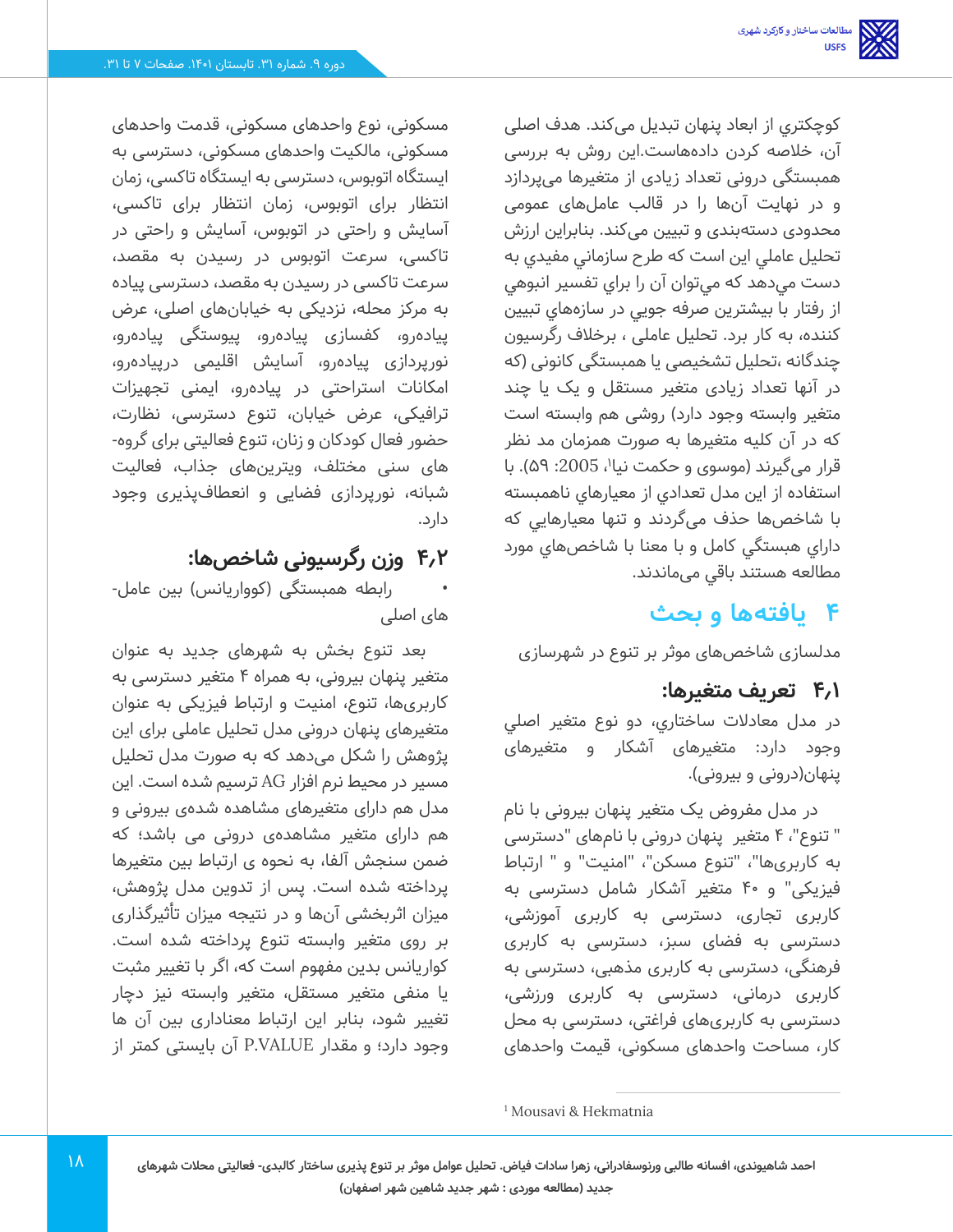مطالعات ساختار و کارکرد شهری<br>USFS

0/05 باشد که به این مفهوم است که، این رابطه دارای تفاوت معناداری با صفر است. با توجه به )شکل 1(، که در آن مقادیر مربوط به هریک از متغیرها لحاظ شده، مشخص شده که ارتباط مثبت و معنیدار بین تنوع با هر 4 عامل وجود دارد. درواقع با توجه به مقدار نسبت بحرانی )CR )که باالتر از 1/96 به دست آمده و همچنین سطح معناداری ) P ) که مقدار آن برای متغیرها کمتر و مساوی با 0/05 به دست آمده میتوان گفت بین دسترسی به کاربریها، تنوع مسکن، امنیت و ارتباط فیزیکی و تنوع ارتباط معناداری وجود دارد و به عبارتی این عوامل بر دستیابی به تنوع اثرگذارند. بر اساس وزن رگرسیونی استاندارد )Estimate )نیز میتوان به این نتیجه رسید که عوامل دسترسی به کاربریها، تنوع مسکن و امنیت که مقدار وزن رگرسیونی آن ها بیشتر از 0/6 است، دارای همبستگی باال با تنوع و عامل ارتباط فیزیکی که وزن رگرسیونی استاندارد آن )/435 0( و بیشتر /3 0 است دارای همبستگی متوسط با تنوع است. به عبارتی از بین این عوامل، به ترتیب عامل امنیت، دسترسی به کاربریها، تنوع مسکن و ارتباط فیزیکی بر دستیابی به تنوع تأثیرگذار هستند. بر این اساس میتوان رابطه همبستگی (کووارانس) بین عاملهای اصلی را صورت زیر تحلیل نمود:

مسير:1 در نخستين مسير اثرگذاری و رابطه تنوع و دسترسی به کاربریها بررسي شده است. با توجه به بار عاملي استاندراد ) /852 0( و با توجه به نسبت بحراني )R.C. )و سطح معناداري)P )آن نتيجه مي- شود که رابطه معناداري ميان شاخص دسترسی به کاربریها و تنوع وجود دارد.

مسير:2 در این مسیر اثرگذاري و رابطه تنوع و تنوع مسکن سنجيده شده است. بار عاملي استاندارد (۷۸۳°) و نسبت بحراني (C.R.) و سطح معناداری(P) حاکی از آن است که بین تنوع و تنوع مسکن رابطه معنادار مثبت وجود دارد.

مسير ٣: در اين مسير اثرگذاري و رابطه تنوع و امنیت سنجيده شده است. بر اساس بار عاملي استاندارد (۷۸۳/۰) و نسبت بحراني (C.R.) و سطح معناداري)P )ميتوان نتيجه گرفت رابطه معناداري در بين تنوع و امنیت وجود دارد. الزم به ذکر است که ميزان همبستگي اين دو شاخص به علت باال بودن بار عاملي، بیشتر از ساير شاخصها است.

مسير:4 رابطه ميان تنوع و ارتباط فیزیکی بر اساس ميزان بار عاملي و بار عاملي استاندارد و ضريب بحراني، رابطهاي معنادار است. به عبارتي ميتوان گفت ارتباط فیزیکی بر دستیابی به تنوع اثرگذار است.

| مسير                   |                         |      | Estimate                           | Estimate<br>استاندارد | S.E.                               | C.R.  | Р                              |  |
|------------------------|-------------------------|------|------------------------------------|-----------------------|------------------------------------|-------|--------------------------------|--|
| دسترسی به کاربریها     | $\leftarrow$            | تنوع |                                    | ۸۵۲ ک                 |                                    |       |                                |  |
| تنوع مسکن              | $\lt-$                  | تنوع | ۲٬۹۴                               | $0, V \wedge V'$      | $\circ$ , $\wedge$ $\vee$ $\wedge$ | ۵۵٬۳  | $***$                          |  |
| امنیت                  | $\operatorname{\!<\!}-$ | تنوع | ۱٫۵۰۳                              | ٬۹۲۶                  | ۳۹۵٬۰                              | ۲,۷۹  | $\circ$ , $\circ \circ \Delta$ |  |
| ارتباط فيزيكي          | $\lt-$                  | تنوع | $\circ$ , $\wedge$ $\vee$ $\vdash$ | ٬٬۴۳۵                 | 0.191                              | Y, AV | 0,00                           |  |
| مأخذ:(نگارندگان، ۲۰۲۰) |                         |      |                                    |                       |                                    |       |                                |  |

**جدول 2 وزن رگرسیونی شاخص های تنوع**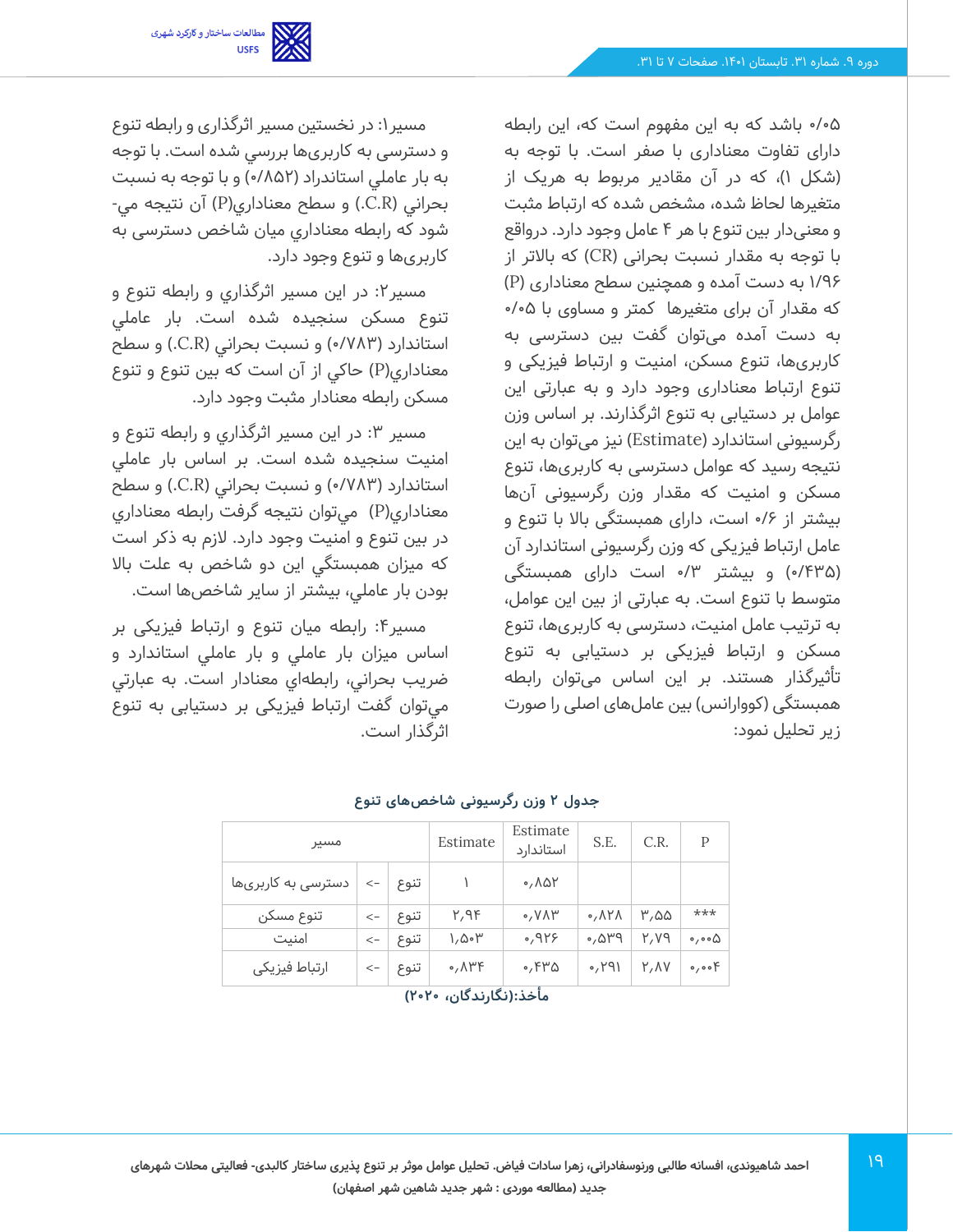•

رابطه همبستگی (کوواریانس) بین عاملها و متغیرها

يکي از شاخصهاي موردمطالعه در پژوهش حاضر دسترسی به کاربری های است. در ابتدا با توجه به هدف پژوهش و ويژگيهاي محدوده مورد مطالعه، تعداد 9 معيار براي اين شاخص در نظر گرفته شد. پس از بررسي ميزان همبستگي اين معيارها با شاخص مورد نظر و مقادیر نسبت بحرانی )CR )که برای تمامی متغیرها باالتر از 1/96 است و همچنین سطح معناداری ) P )که مقدار آن برای تمامی متغیرها کمتر یا مساوی از /05 0 است این نتیجه به دست آمد که تمامی متغیرهای ذکر شده در سنجش شاخص دسترسی به کاربریها دارای

ارتباط معنادار با این متغیر هستند، اما با توجه به وزن رگرسیونی میتوان گفت که از بین این متغیرها، دسترسی به فضای سبز با بارعاملی ،0/601 دسترسی به کاربری فرهنگی با بارعاملی ۷۳۴/۰٬ دسترسی به کاربری درمانی با بار عاملی ۶۴۹/۰٫ دسترسی به کاربری ورزشی با بار عاملی 0/678 و دسترسی به کاربری فراغتی با بار عاملی 0/635 دارای همبستگی باال با این شاخص و معیارهای دسترسی به کاربری تجاری با بار عاملی ،0/211 دسترسی به کاربری آموزشی با بار عاملی ،0/277 دسترسی به کاربری مذهبی با بار عاملی 0/127 و دسترسی به محل کار با بار عاملی 0/241 دارای همبستگی پایینی با این شاخص است.

| مسير                    | Estimate | Estimate<br>استاندارد | S.E.             | C.R.          | $\mathsf{P}$                   |                   |                                  |
|-------------------------|----------|-----------------------|------------------|---------------|--------------------------------|-------------------|----------------------------------|
| دسترسی به کاربری تجاری  | $\lt$ –  | دسترسی به کاربری ها   |                  | 0, Y          |                                |                   |                                  |
| دسترسی به کاربری آموزشی | $\lt-$   | دسترسی به کاربری ها   | ۱,۷۳۴            | $\circ$ , YVV | ۵۶۵٬۰                          | $\mu$ , $\Lambda$ | $\circ$ , $\circ \circ \uparrow$ |
| دسترسی به فضای سبز      | $\lt$ –  | دسترسی به کاربری ها   | ۳,۱۹۲            | ۱ه ۶٫ ه       | 0,055                          | ۳٫۶۹              | ***                              |
| دسترسی به کاربری فرهنگی | $\lt$ -  | دسترسی به کاربری ها   | ۳٫۹۵۱            | ۷۳۴ه          | ۱٫۰۵۲                          | ۳٫۷۶              | ***                              |
| دسترسی به کاربری مذهبی  | $\lt-$   | دسترسی به کاربری ها   | $\cdot$ , $V$ ۳۳ | 0,11Y         | °, ۳۷۵                         | ۱٬۹۶              | ۵٫۰۵                             |
| دسترسی به کاربری درمانی | $\lt-$   | دسترسی به کاربری ها   | ۳,۹۴۶            | 0,559         | 1,084                          | Y, YY             | ***                              |
| دسترسی به کاربری ورزشی  | $\lt$ –  | دسترسی به کاربری ها   | ۳٫۵۳۴            | $0,5V\Lambda$ | 0,95V                          | Y, YY             | ***                              |
| دسترسی به کاربری فراغتی | $\lt$ –  | دسترسی به کاربری ها   | ۳,۲۷۳            | ۳۵٬۶۳۵        | $\circ$ , $\wedge \wedge \vee$ | $\mu$ , V)        | ***                              |
| دسترسی به محل کار       | $\lt$ –  | دسترسی به کاربری ها   | 1/1AV            | 0, YF         | $\circ$ , $\uparrow$   $\circ$ | Y,9               | $\circ$ , $\circ$ of             |

**جدول 3 وزن رگرسیونی متغیرهای مرتبط با شاخص دسترسی به کاربری ها** 

**مأخذ:)نگارندگان، 2020(** 

شاخص تنوع مسکن از ديگر شاخص هاي مورد مطالعه در اين پژوهش است. براي اين شاخص بر اساس مطالعه مباني نظري 5 معيار در نظر گرفته

شد. از بين معيارهاي درنظر گرفته شده با توجه باالتر بودن مقدار نسبت بحرانی )CR )از 1/96 و همچنین پایینتر بودن سطح معناداری (P) از ۰۵%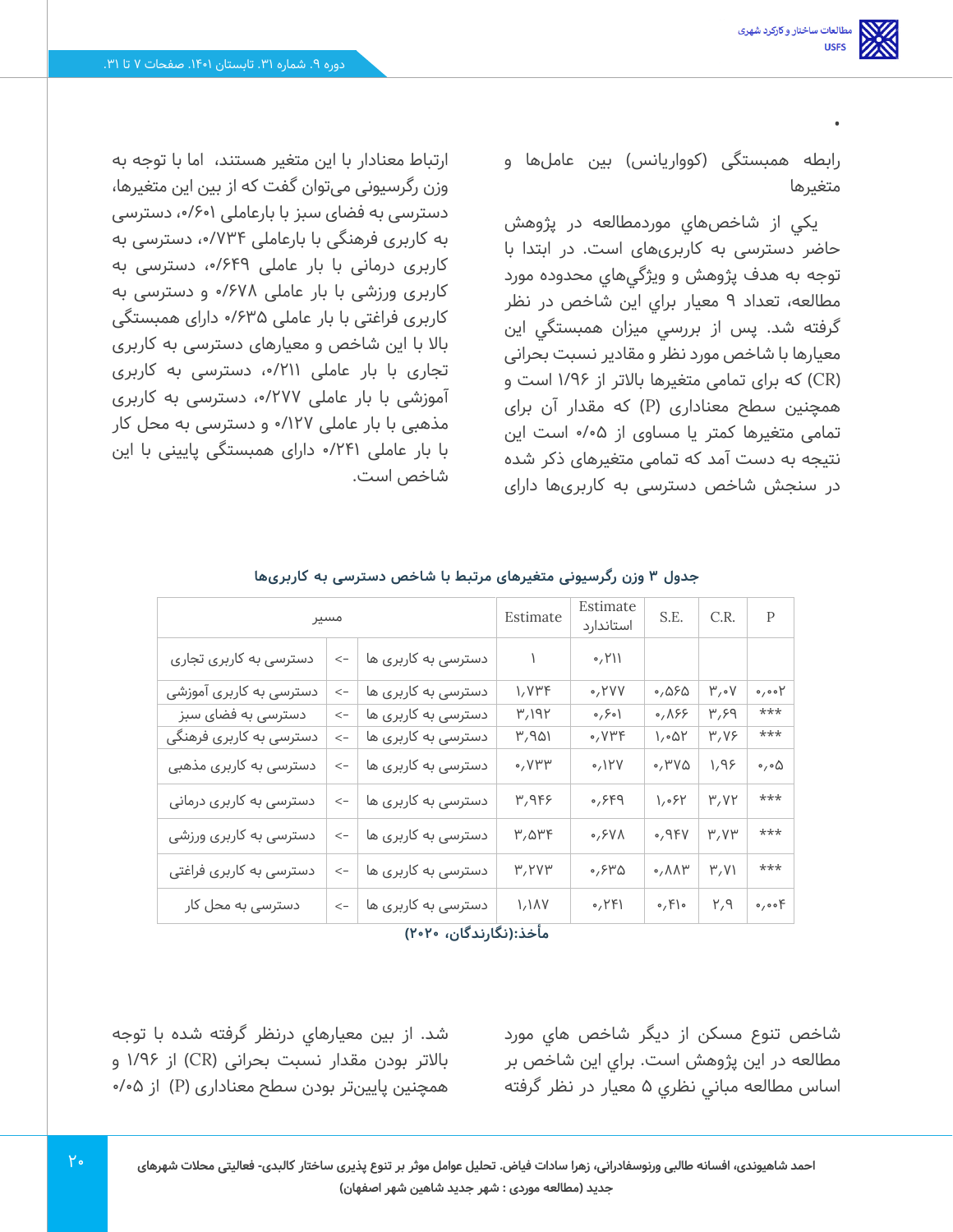میتوان به این نتیجه رسید که مساحت، قیمت، نوع، مالیکت و قدمت واحدهای مسکونی همگی بر تنوع مسکن مؤثر بوده و دارای ارتباط معنادار با تنوع مسکن هستند. از بین این عوامل مهمترین عامل

قدمت واحدهای مسکونی با بار عاملی 0/735 و پس از آن نوع و مساحت واحدهای مسکونی به ترتیب بار عاملی 0/664 و 0/629 است.

مطالعات ساختار وکارکرد شهری<br>USFS

| مسير المسير           | Estimate         | Estimate<br>استاندارد                                              |               | S.E. $\begin{array}{ c c c c c c c c } \hline \end{array}$ P |                        |                       |       |
|-----------------------|------------------|--------------------------------------------------------------------|---------------|--------------------------------------------------------------|------------------------|-----------------------|-------|
| مساحت واحدهاى مسكونى  | $\leftarrow - -$ | تنوع مسکن                                                          | $\mathcal{N}$ | $PY^{\circ}$                                                 |                        |                       |       |
| قیمت واحدهای مسکونی   |                  | تنوع مسکن $ \hspace{-.06cm} - -\hspace{-.06cm} -\hspace{-.06cm} -$ | ۳۳ه,٠         | 0, F                                                         | PV,                    | 5,01                  | $***$ |
| نوع واحدهای مسکونی    |                  | ِتنوع مسکن │ --->                                                  | .9V           | 0,999                                                        | PP,                    | A, A                  | ***   |
| مالکیت واحدهای مسکونی |                  | تنوع مسکن $\vert$ --->                                             | 0,90V         | 0,01V                                                        | PV,                    | $\Lambda, \Upsilon$ 9 | $***$ |
| قدمت واحدهاى مسكونى   |                  | تنوع مسکن $\vert$ --->                                             | ۱٬۱۸۵         | $\circ$ , $V^{\mu}\Delta$                                    | $\cdot$ <sup>11۳</sup> | $\mathcal{L}$         | ***   |

#### **جدول 4 وزن رگرسیونی متغیرهای مرتبط با شاخص تنوع مسکن**

#### **مأخذ:)نگارندگان، 2020(**

برای عامل امنیت که دارای بیشترین ارتباط با تنوع است بر اساس مبانی نظری 7 معیار مشخص گردید. از بین این معیارها، با توجه به مقادیر نسبت بحرانی )CR )که برای تمامی متغیرها باالتر از /96 1 است و همچنین سطح معناداری )P )که مقدار آن برای تمامی متغیرها کمتر یا مساوی از 0/05 است میتوان گفت تمامی متغیرهای ذکر شده در سنجش شاخص امنیت دارای ارتباط معنادار با این شاخص هستند. از بین این متغیرها، تنوع فعالیتی برای گروه -

های سنی مختلف با بار عاملی /644 0 و ویترین های جذاب با بار عاملی 0/590 دارای همبستگی باال، فعالیت شبانه با بار عاملی 0/590 و انعطافپذیری با بار عاملی 0/449 دارای همبستگی متوسط با این شاخص و حضور فعال کودکان و زنان با بار عاملی /291 ،0 نظارت با بار عاملی 0/238 و نورپردازی فضایی با بار عاملی 0/190 دارای همبستگی ضعیف با این شاخص هستند.

| مسير                                | Estimate          | Estimate<br>استاندارد      | S.E.          | C.R.            | P                    |                   |                            |
|-------------------------------------|-------------------|----------------------------|---------------|-----------------|----------------------|-------------------|----------------------------|
| نظارت                               | $\leftarrow - -$  | امنىت                      |               | $0, Y^{\mu}$    |                      |                   |                            |
| حضور فعال کودکان و زنان             | $\leftarrow - -$  | امنىت                      | 1,151         | $1PY_0$         | ۳۵۳،                 | ۳٫۲۹              | ***                        |
| تنوع فعالیتی برای گروههای سنی مختلف | $\lt - - -$       | امنىت                      | Y, oVP        | $0,$ $55$       | 0,011                | $F, \circ \Delta$ | $***$                      |
| ويترينهاى جذاب                      | $\leftarrow$ $ -$ | امنىت                      | $\mu$ , $\mu$ | $P^{\mu}P,$     | $\circ$ , $VFV$      | $F, \circ F$      | $***$                      |
| فعاليت شبانه                        | $\leftarrow - -$  | امنىت                      | ۲,۲۹۲         | ۰٫۵۹۰           | 0,005                | PP, Y             | $***$                      |
| نورپردازی فضایی                     | $\leftarrow - -$  | امنىت                      | $1/P_0$       | $\rho/19$       | $\circ$ , ۳۴۷        | ۲,۶۲              | $\rho$ , $\rho \circ \rho$ |
| انعطافپذیری                         | $\leftarrow - -$  | امنىت<br>الانتقاد الأمارين | ۱٫۴۰۳         | $\circ$ , $FF9$ | $\circ$ , ۳۷ $\circ$ | $\mu$ , $V \circ$ | $***$                      |

#### **جدول 5 وزن رگرسیونی متغیرهای مرتبط با شاخص امنیت**

**مأخذ:)نگارندگان، 2020(**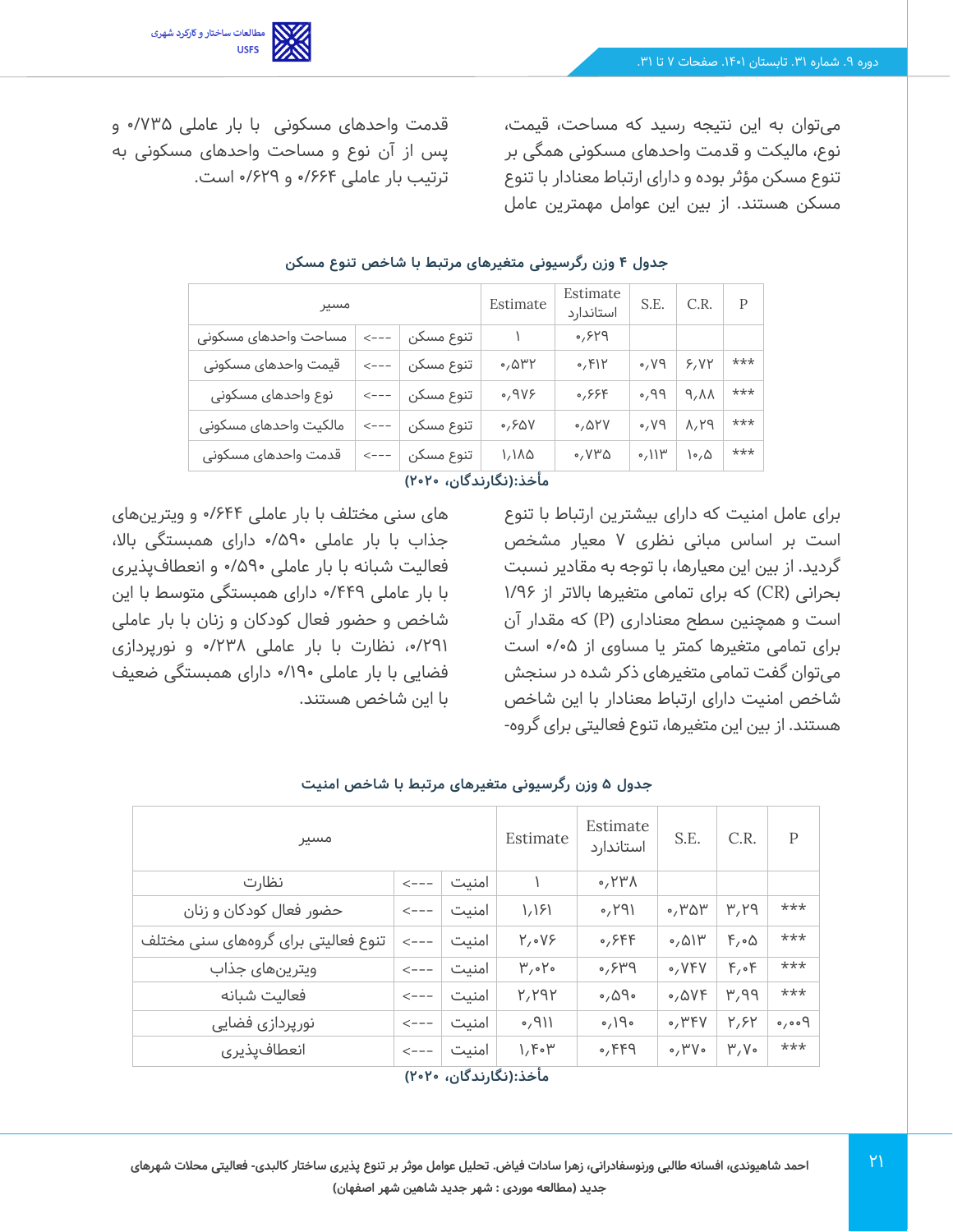براي شاخص ارتباط فیزیکی، بر اساس مطالعه مبانی نظری 19 معیار بارگذاری شد. از بين اين معيارها بر اساس مقدار نسبت بحرانی )CR )که باالتر از /96 1 به دست آمده و همچنین سطح معناداری )P )که مقدار آن برای متغیرها کمتر و مساوی با 0/05 به دست آمده این نتیجه به دست آمد که تمامی متغیرها دارای ارتباط معنادار با این شاخص هستند اما از بین این متغیرها، تنها سرعت

اتوبوس در رسیدن به مقصد با بار عاملی 0/607 دارای همبستگی زیاد با این شاخص و متغیرهای دسترسی به ایستگاه اتوبوس با بار عاملی 0/296 و زمان انتظار برای اتوبوس با بار عاملی 0/294و امکانات استراحتی در پیادهرو با بار عاملی 0/258 دارای همبستگی ضعیف با این شاخص است و سایر متغیرها دارای همبستگی متوسط با این شاخص هستند.

| مسير                         | Estimate          | Estimate<br>استاندارد                          | S.E.                           | C.R.                     | $\mathsf{P}$                        |                |     |
|------------------------------|-------------------|------------------------------------------------|--------------------------------|--------------------------|-------------------------------------|----------------|-----|
| دسترسی به ایستگاه اتوبوس     | $\leftarrow$ $ -$ | ارتباط فيزيكى                                  | $\mathcal{L}$                  | $\gamma$                 |                                     |                |     |
| دسترسی به ایستگاه تاکسی      | $\leftarrow$ $ -$ | ارتباط فيزيكى                                  | 1,001                          | ۵٫۴۵۶                    | $\cdot$ , ۳۲۱                       | F, FV          | *** |
| زمان انتظار براى اتوبوس      | $\leftarrow$ $ -$ | ارتباط فيزيكى                                  | $\gamma$ ۹۲۳                   | $\circ$ , $\gamma$ 94    | $\circ$ , $\uparrow \uparrow \circ$ | ۳,۸۵           | *** |
| زمان انتظار برای تاکسی       | $\leftarrow$ $ -$ | ارتباط فيزيكى                                  | 1,188                          | 0,701                    | $\circ$ , $\forall \forall \xi$     | F,Y            | *** |
| آسایش و راحتی در اتوبوس      | $\leftarrow$ $ -$ | ارتباط فيزيكى                                  | ۱٫۷۳۸                          | ۰٫۵۳۸                    | $\cdot$ , ۳۵۴                       | F, 91          | *** |
| آسایش و راحتی در تاکسی       | $\leftarrow$ $ -$ | ارتباط فيزيكى                                  | P/P,                           | $\circ$ , $\uparrow$     | $\circ$ , $\upgamma$ ۳ $\circ$      | ۳,۹۹           | *** |
| سرعت اتوبوس در رسیدن به مقصد | $\leftarrow$ $ -$ | ارتباط فيزيكى                                  | 1/VV                           | $\circ$ , $\circ$ $\vee$ | $\cdot$ , ۳۵ $\cdot$                | ۶۰٫۵           | *** |
| سرعت تاکسی در رسیدن به مقصد  | $\leftarrow - -$  | ارتباط فيزيكى                                  | ۱٫۳۷۶                          | 0,011                    | $\circ$ , $\gamma \wedge \gamma$    | $P,\Lambda$ 9  | *** |
| دسترسی پیاده به مرکز محله    | $\leftarrow$ $ -$ | ارتباط فيزيكى                                  | 1,1.00                         | 0,011                    | $\langle \Lambda \Upsilon$          | $P,\Lambda$ 9  | *** |
| نزدیکی به خیابانهای اصلی     | $\leftarrow$ $ -$ | ارتباط فيزيكى                                  | $\circ$ , $\wedge \wedge \vee$ | $\circ$ , $\circ$        | $\Lambda$ P $\Lambda$               | F, F           | *** |
| عرض پیادہرو                  | $\leftarrow$ $ -$ | ارتباط فيزيكى                                  | 1,9                            | 0,01V                    | $1P^4$                              | $F, \Lambda$ ۶ | *** |
| كفسازى پيادەرو               |                   | ارتباط فيزيكى                                  | $1/V \circ I$                  | ٬٬۴۶۷                    | , 49                                | F, VY          | *** |
| پیوستگی پیادەرو              | $\leftarrow$ $ -$ | ارتباط فيزيكى                                  | ۲٬۲۳۶                          | ۵۷۵٬۰                    | $\circ$ , $FF\Lambda$               | ۴,۹۹           | *** |
| نورپردازی پیادەرو            | $\leftarrow$ $ -$ | ارتباط فيزيكى                                  | 1,190                          | $\circ$ , $\uparrow$     | $\cdot$ /۳۱۷                        | ۳,۹۹           | *** |
| آسایش اقلیمی درپیادەرو       | $\leftarrow$ $ -$ | ارتباط فيزيكى                                  | 1,441                          | $\circ$ , $FA\Lambda$    | $\wedge$ of $\wedge$                | $F, F \wedge$  | *** |
| امکانات استراحتی در پیادهرو  | $\leftarrow$ $ -$ | ارتباط فيزيكى                                  | ۶۸۶, ه                         | 0,101                    | Y                                   | $\mu$ , av     | *** |
| ایمنی تجهیزات ترافیکی        | $\leftarrow$ $ -$ | ارتباط فيزيكى                                  | 1,174                          | PYY,                     | $\circ$ , $Y \wedge V$              | $F, \circ Q$   | *** |
| عرض خيابان                   | $\leftarrow$ $ -$ | ارتباط فيزيكى                                  | 1, FFV                         | ۴۳۰ (                    | $\circ$ , ۳۱۷                       | ۴٫۵۸           | *** |
| تنوع دسترسى                  | $\leftarrow$ $ -$ | ارتباط فيزيكى<br>وأبذن الأبراد كالدرية وادلالا | 1, ٣٨٣                         | $\circ$ , ۴۶۷            | 494                                 | F, V           | *** |

#### **جدول 6 وزن رگرسیونی متغیرهای مرتبط با شاخص ارتباط فیزیکی**

#### **مأخذ:)نگارندگان، 2020(**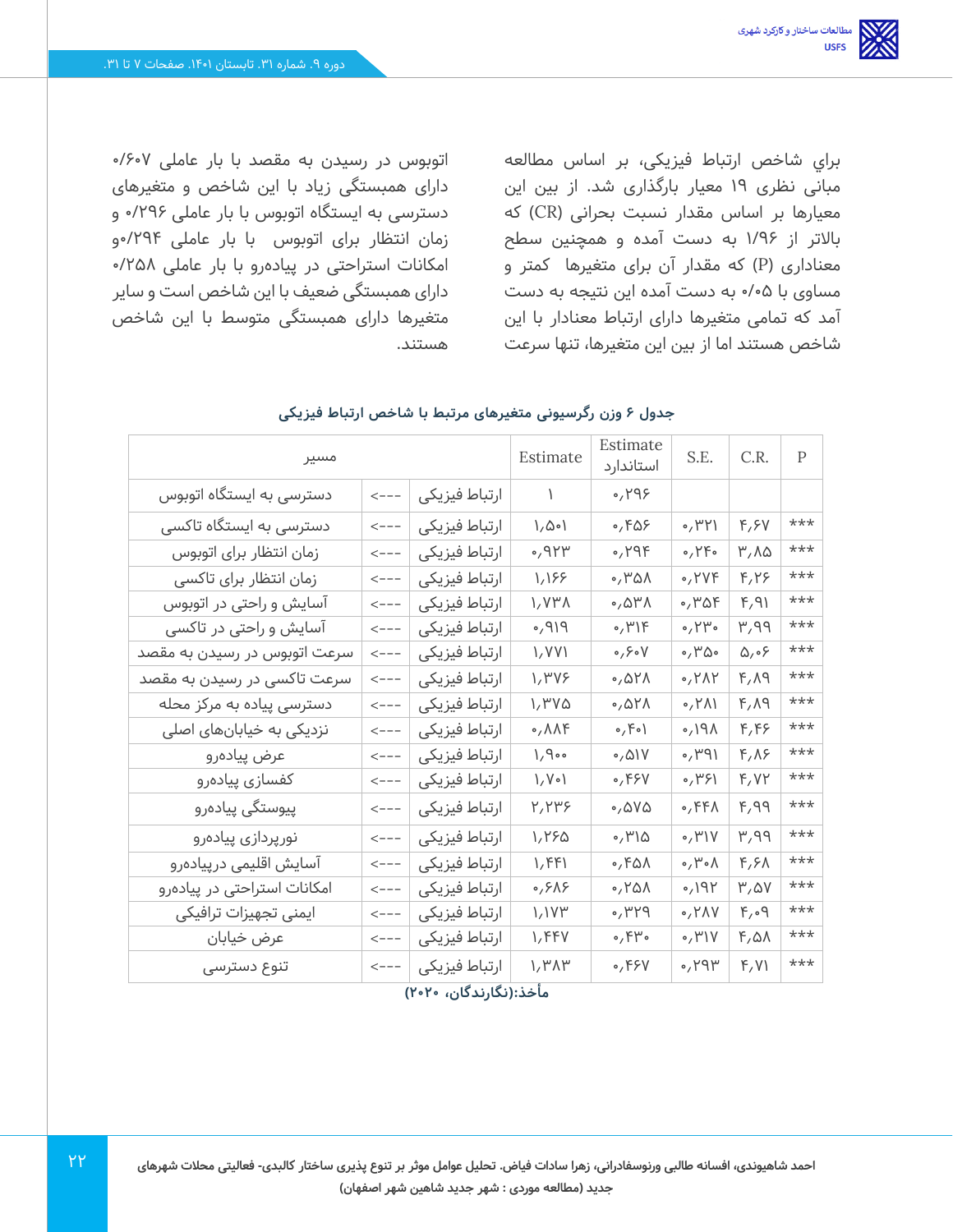





 $YY$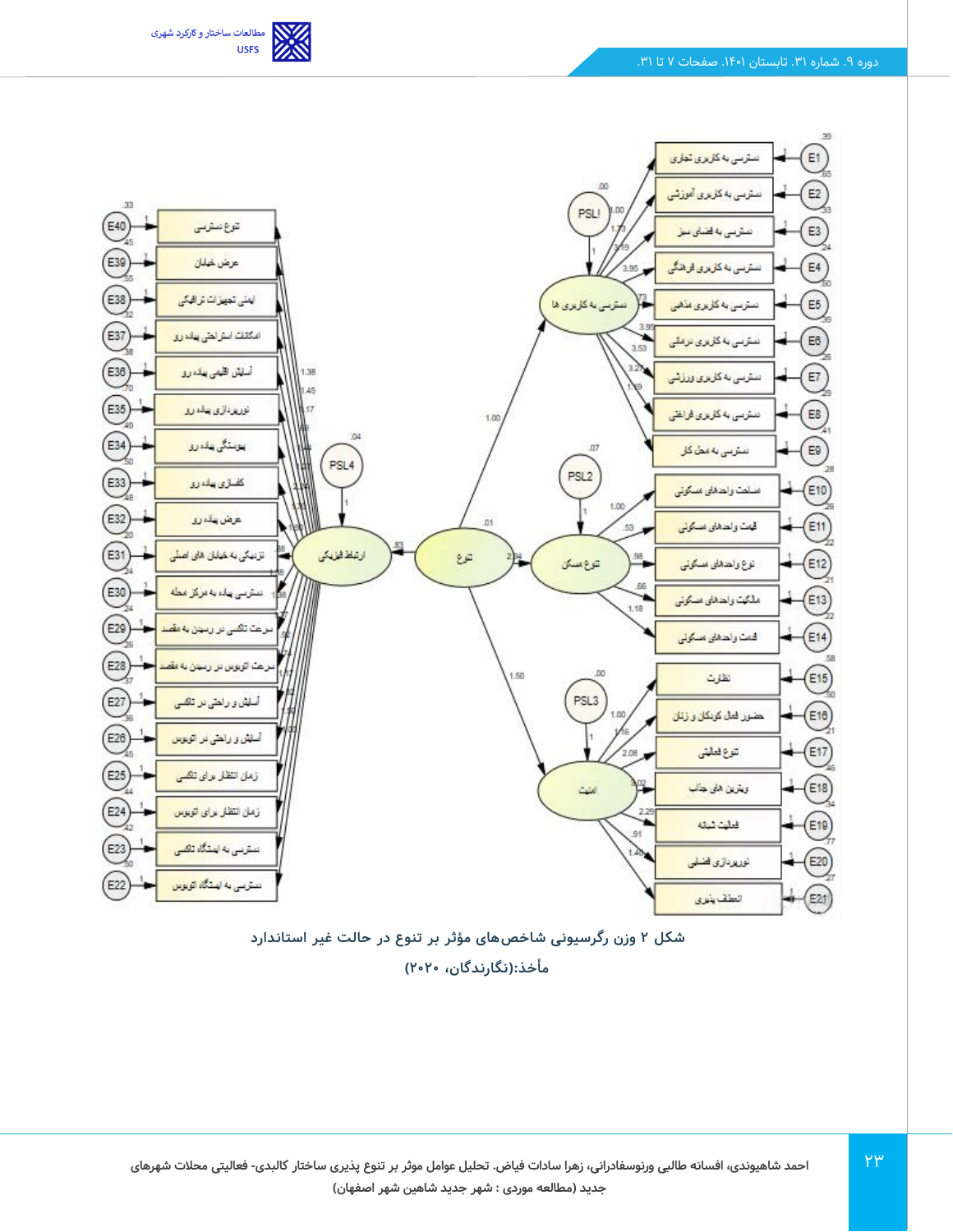

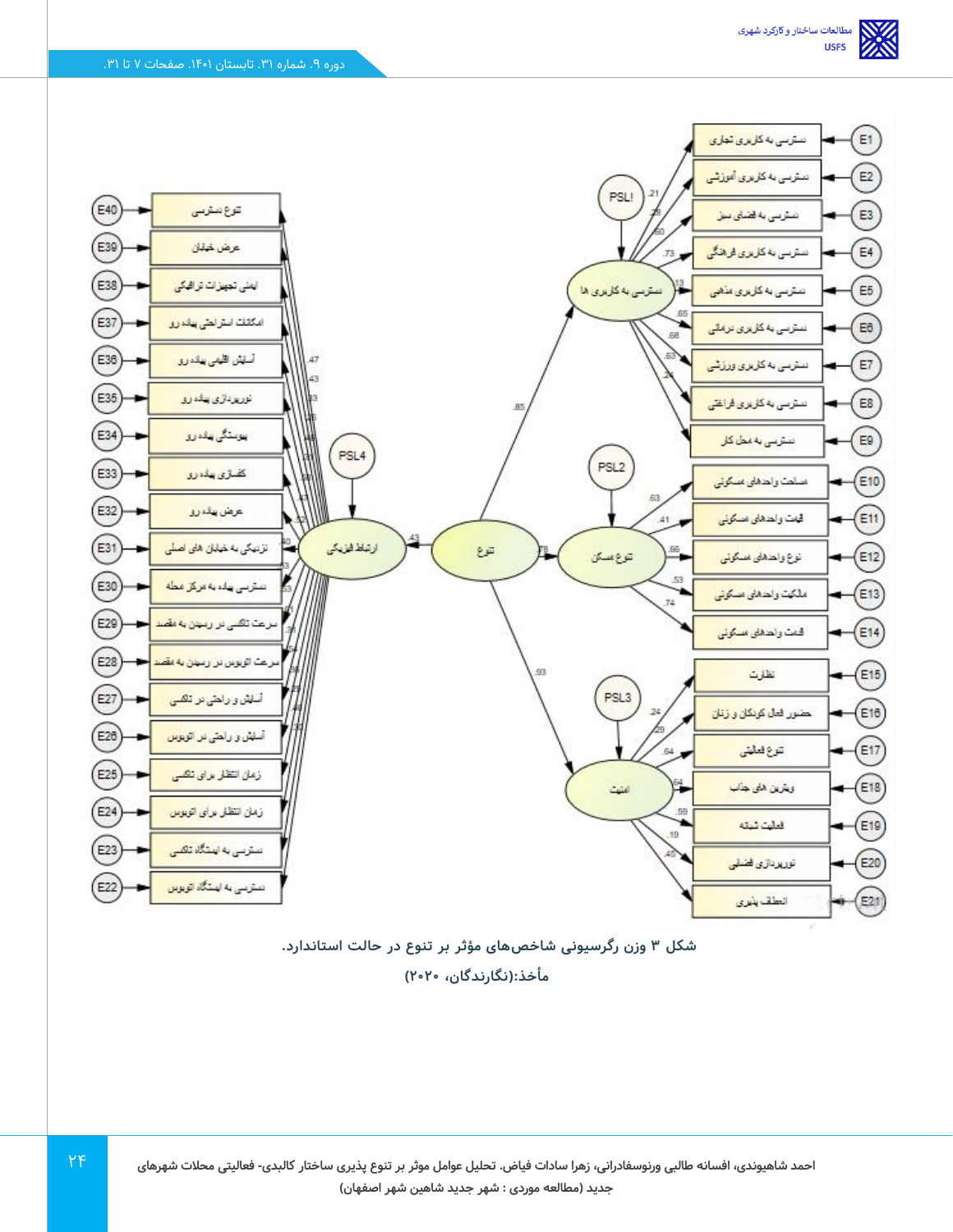

**4.3 سنجش برازش مدل:**

به منظور سنجش برازش دادهها از چند شاخص استفاده شده است. این شاخصها هر یک دارای یک مقدار قابل قبول است که اگر عدد به دست آمده از مدل استفاده شده با این عدد متناسب نباشد مدل قابل قبول نیست .

- ريشه دوم ميانگين مربعات باقيمانده :(RMR( حداقل مقدار اين شاخص صفر است يعني حالتي كه برازش كامل و ماتريس باقيمانده يك صفر است. اما حداكثر آن با توجه به مقادير كوورايانس ها در ماتريس باقيمانده ميتواند عددي كوچك يا بزرگ باشد. براي يك مدل در RMR در هر حال كوچكتر بودن مقدار مقايسه با مدل ديگر ميتواند به عنوان يكي از معيارهاي بهتر بودن آن مدل تلقی گردد (هومن<sup>י</sup>، 2005).

- شاخص برازندگی GFI : اندازههاي LISRELبستگي به حجم نمونه دارد و نشان مي دهد

كه مدل تا چه حد نسبت به عدم وجود آن نسبت به ساير مشخصههاي GFI برازندگي بهتري دارد، چون برازندگي اغلب مقدار بزرگتري دارد، برخي پژوهشگران نقطه برش 0/95 را براي آن پيشنهاد كردهاند. بر پايه قرارداد مقدار GFI بايد برابر يا بزرگتر از 0/9 باشد تا مدل مورد نظر پذیرفته باشد(همان).

- شاخص اعتبارسنجی متقابل مورد انتظار (ECVI): به طورکلی بر حسب این شاخص زمانی میتوان گفت مدل از برازش مطلوب برخوردار است که عدد پیش فرض در بین اعداد اشباع و مستقل قرار گرفته باشد (کلانتری''، 2009: ۱۳۱).

در جدول شماره 7 شاخص های استفاده شده برای سنجش برازش دادهها، مقادیر قابل قبول برای هر یک و مقادیر به دست آمده از مدل آورده شده است.

|                        |                 | مدل     |                      |                                                |               | نام شاخص                             |  |  |
|------------------------|-----------------|---------|----------------------|------------------------------------------------|---------------|--------------------------------------|--|--|
| تفسير                  | مستقل           | اشباع   | پیش<br>فرض           | برازش قابل قبول                                | اختصار        |                                      |  |  |
| قابل<br>قبول           | V, P F          |         | F, FFA               | کمتر از ۳ (مطلوب)<br>و يا حتى ۵ (قابل<br>قبول) | CMIN/Df       | کای اسکوئر نسبی                      |  |  |
| مطلوب                  |                 | $\circ$ | ا۶ه,ه                | کمتر از ۰٫۱                                    | RMR3          | ریشه دوم میانگین مربعات<br>باقیمانده |  |  |
| مطلوب                  |                 |         | $0,9$ FF             | بالاتر از ۰٫۵                                  | <b>PRATIO</b> |                                      |  |  |
| قابل<br>قبول           | $0,11^{\omega}$ |         | $\circ$ , $\circ$ 9۶ | کمتر از ۰٫۱ (قابل<br>قبول)                     | <b>RMSEA</b>  |                                      |  |  |
| مطلوب                  | $10,$ $FFY$     | F, P5Y  | 9,100                | بین اعداد اشباع و<br>مستقل                     | <b>ECVI</b>   | اعتبارسنجى متقابل مورد انتظار        |  |  |
| مأخذ:(نگارندگان، ۲۰۲۰) |                 |         |                      |                                                |               |                                      |  |  |

**جدول 7 سنجش برازش مدل مفهومی شاخص های مؤثر بر تنوع در شهرسازی** 

همان گونه که در جدول آورده شده است، شاخص RMSEA ،ECVI ،RMR ،CMIN/Df های

وPRATIO بر برازش مطلوب و قابل قبول مدل داللت دارند و مدل برآورد شده را تایید می کنند.

 $"$  Root mean square residual

<sup>1</sup> Hooman <sup>2</sup> Kalantari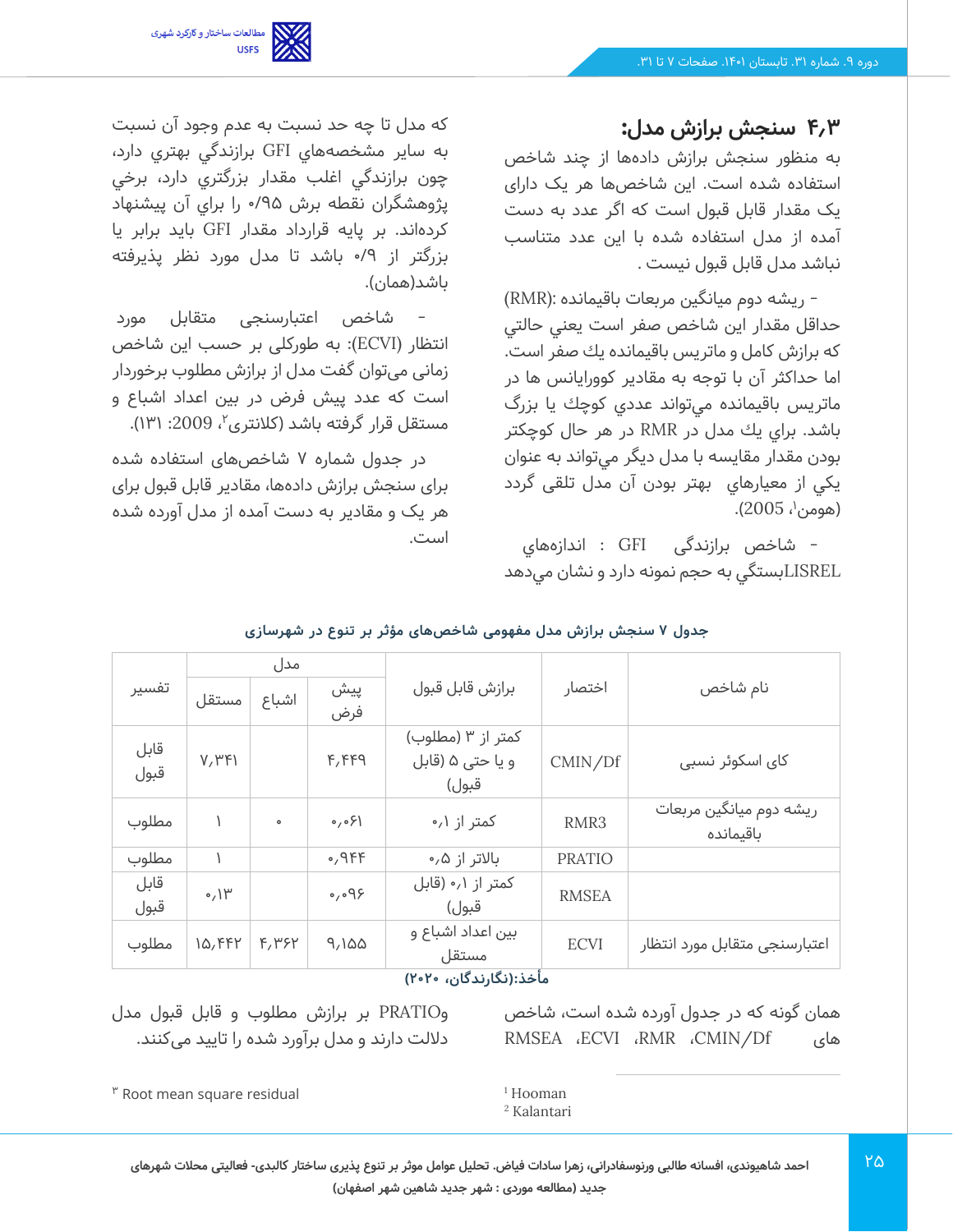# **5 جمعبندی و نتیجهگیری**

مشکالت به وجود آمده در ساختار کالبدی -فعالیتی شهرها نظیر نابرابری در توزیع کاربریها و تبدیل شدن محالت به خوابگاهی برای ساکنان در دوران مدرن و عدم توجه به کیفیت عملکرد شهرهای جدید باعث بروز مشکالتی از جمله تبدیل شدن این شهرها به خوابگاهی برای شهروندان و کمبود سرزندگی شده است. در این میان تنوع مفهومی است پویایی و روح را به شهرهای جدید برگرداند. برای دستیابی به تنوع مطالعات مبانی نظری نیاز به 4 عامل اصلی دسترسی به کاربریها، تنوع مسکن، ارتباط فیزیکی و امنیت را تائید میکند. هر کدام از اين شاخص ها داراي معيارهايي است که آن را مي- سنجند و هریک میتوانند به ميزان مشخصي بر آن بخش از تنوع اثرگذار باشد و آن را بهبود بخشد. بر این اساس پژوهش حاضر با هدف تحلیل عوامل موثر بر تنوع پذیری کالبدی -فعالیتی محالت شاهین- شهر انجام شد. در این راستا پس از تحلیل شاخص - های تنوع با توجه به وزن رگرسیونی، با استفاده از نرمافزار GRAPHIC AMOS مدلسازی انجام شده است. نتایج حاصل از استفاده از این مدلسازی در محالت شاهین شهر نشان دهنده آن است که تمامی 4 عامل به دستس آمده بر اساس مطالعات مبانی نظری )دسترسی به کاربری ها، تنوع مسکن، امنیت و ارتباط فیزیکی) دارای ارتباطی مثبت و معنادار با تنوع هستند. از بین این عوامل امنیت، دسترسی به کاربریها و تنوع مسکن به ترتیب با وزن رگرسیونی ،0/926 ،0/852 /783 0 دارای همبستگی باال با تنوع و عامل ارتباط فیزیکی با وزن رگرسیونی 0/435 دارای همبستگی متوسط با تنوع است.. به عبارتی به منظور افزایش تنوع در این شهر به ترتیب اولویت باید به شاخص های امنیت، دسترسی به کاربریها، تنوع مسکن و در نهایت ارتباط فیزیکی توجه شود. عالوه بر این نتایج استفاده از این مدل در ارتباط با متغیرهای هر یک از شاخصها نیز نشان دهنده آن است که:

• از بین متغیرهای شاخص دسترسی، دسترسی به

کاربری فرهنگی با بار عاملی ،0/734 دسترسی به کاربری ورزشی با بار عاملی ،0/678 دسترسی به کاربری فراغتی با بار عاملی 0/635 و دسترسی به فضای سبز با بار عاملی 0/601 دارای همبستگی باالیی با این شاخص است.

• از بین متغیرهای مؤثر بر شاخص تنوع مسکن نیز مهمترین عامل قدمت واحدهای مسکونی با بار عاملی 0/735 و پس از آن نوع واحد مسکونی با بار عاملی 0/664 و مساحت واحدهای مسکونی با بار عاملی 0/629 است.

• از بین متغیرهای شاخص امنیت، تنوع فعالیتی برای گروه های سنی مختلف با بار عاملی ۶۴۴/۰ و ویترینهای جذاب با بار عاملی /639 0 دارای همبستگی باال با این شاخص هستند.

• همچنین از بین معیارهای مربوط به شاخص فیزیکی نیز تنها سرعت اتوبوس در رسیدن به مقصد با بار عاملی 0/607 دارای همبستگی زیاد با این شاخص است.

بر اساس این نتایج و با توجه به تعیین شدن میزان اثرگذاری و ارتباط هر یک از عوامل با تنوع پیشنهادهایی به شرح زیر برای افزایش تنوع در شهر جدید شاهینشهر مطرح گردید:

- افزایش تنوع فعالیتهای فرهنگی -مذهبی، آموزشی، درمانی، ورزشی، فراغتی و فضای سبز در سطح محالت
- ساخت واحدهای تجاری در محالت شهری
- ساخت واحدهای ورزشی سرباز و سرپوشیده در محالت
	- ساخت فضای فرهنگی در مراکز محالت
		- ساخت فضاهای فراغتی
			- ساخت فضای درمانی
- درنظر گرفتن قوانینی برای جلوگیری از تجمع یک نوع کاربری خاص مثال آموزشی در یک محدوده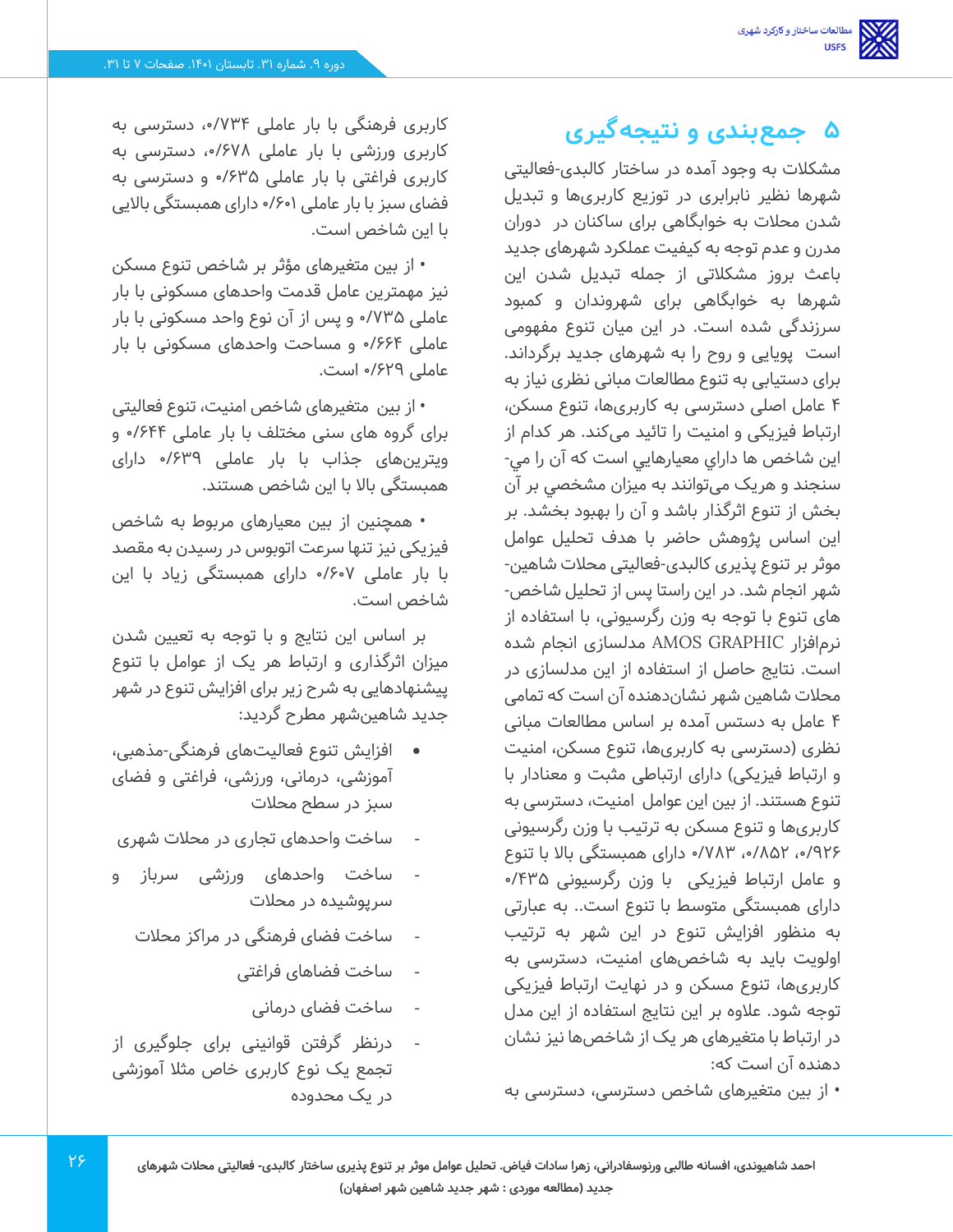

- انتقال بخشی از واحدهای آموزشی از محالتی با تراکم باالی فضاهای آموزشی نظیر مخابرات به سایر محالت
- تمرکززدایی از فعالیتها در یک بخش از محالت و انتقال آن به سایر بخش های محله )انتقال 2 واحد آموزشی از 4 واحد آموزشی واقع در شمال محله جامی به جنوب آن(
- تراکم زدایی از فعالیت های تجاری در خیابانهای فردوسی و عطار به سایر محالت شهری
- ترکیب ساختمانهای مسکونی با فعالیت- های خرده فروشی و خدماتی سازگار کوچک مقیاس در محالت
- برگزاری نمایشگاهها در مدارس در ساعات تعطیلی آن ها به صورت مداوم
- برگزاری کالسهای آموزشی برای کودکان در مساجد واقع در محالت
- ساخت فضای فرهنگی -مذهبی مخصوص ارامنه در محله جامی به علت سکونت بخشی از ارامنه ساکن شاهینشهر در این محله
- تبدیل طبقات همکف خیابانهای اصلی محالت به فعالیتهای جاذب جمعیت
- افزایش کیفیت فضای سبز واقع در محالت و تبدیل آن به فضایی برای گذران اوقات فراغت به جای پاتوقی برای ارازل و اوباش
	- افزایش تنوع در واحدهای مسکونی
- اعطای تسهیالت برای ساخت واحدهای آپارتمانی در محالتی که اکثر ساختمانهای آنها ویالیی هستند )بنیاد ازدواج، جامی، پردیس و...)
- اعطای تسهیالت با سود کم برای بازسازی واحدهای مسکونی قدیمی
- ساخت واحدهای مسکونی سازمانی در محالت
	- افزایش اختالط اجتماعی در محالت
- ساخت واحدهای آپارتمانی لوکس به منظور جذب گروههای اقتصادی با درآمد باال به محالتی که اقشار کمدرآمد و متوسط در آنها ساکن هستند (محلات گلدیس، خانهکارگر، جامی، پردیس و....)
- ساخت مجتمعهای مسکونی برای اقشار با سطح درآمدی پایین در زمینهایی با مالکیت دولتی در محالت مرفه نشین نظیر مخابرات و فردوسی

• انجام اقدامات طراحی و برنامهریزی به منظور افزایش امنیت محالت

- استقرار دستفروشان در مکانهایی با نظارت کم
- برپا نمودن بازارهای هفتگی در مکانهایی با نظارت کم
- جادادن فعالیتهای خدماتی نظیر دکهها و سوپرمارکتها در مکان هایی با نظارت کم
	- پرهیز از ایجاد جدارههای صلب
- پرهیز از ایجاد پوشش گیاهی متراکم در اطراف فضاهای عمومی به طوری که مانع دید به فضاهای عمومی شود
	- بهبود نورپردازی پارک های محلی

• افزایش جذابیت فضاهای عمومی واقع در محالت به منظور افزایش حضور در فضاهای شهری

- استفاده از آبنما، سایهبان و مبلمان در فضاهای عمومی واقع در محالت.
- برگزاری فعالیتهایی برای گروههای مختلف سنی و جنسی در فضاهای عمومی واقع در محالت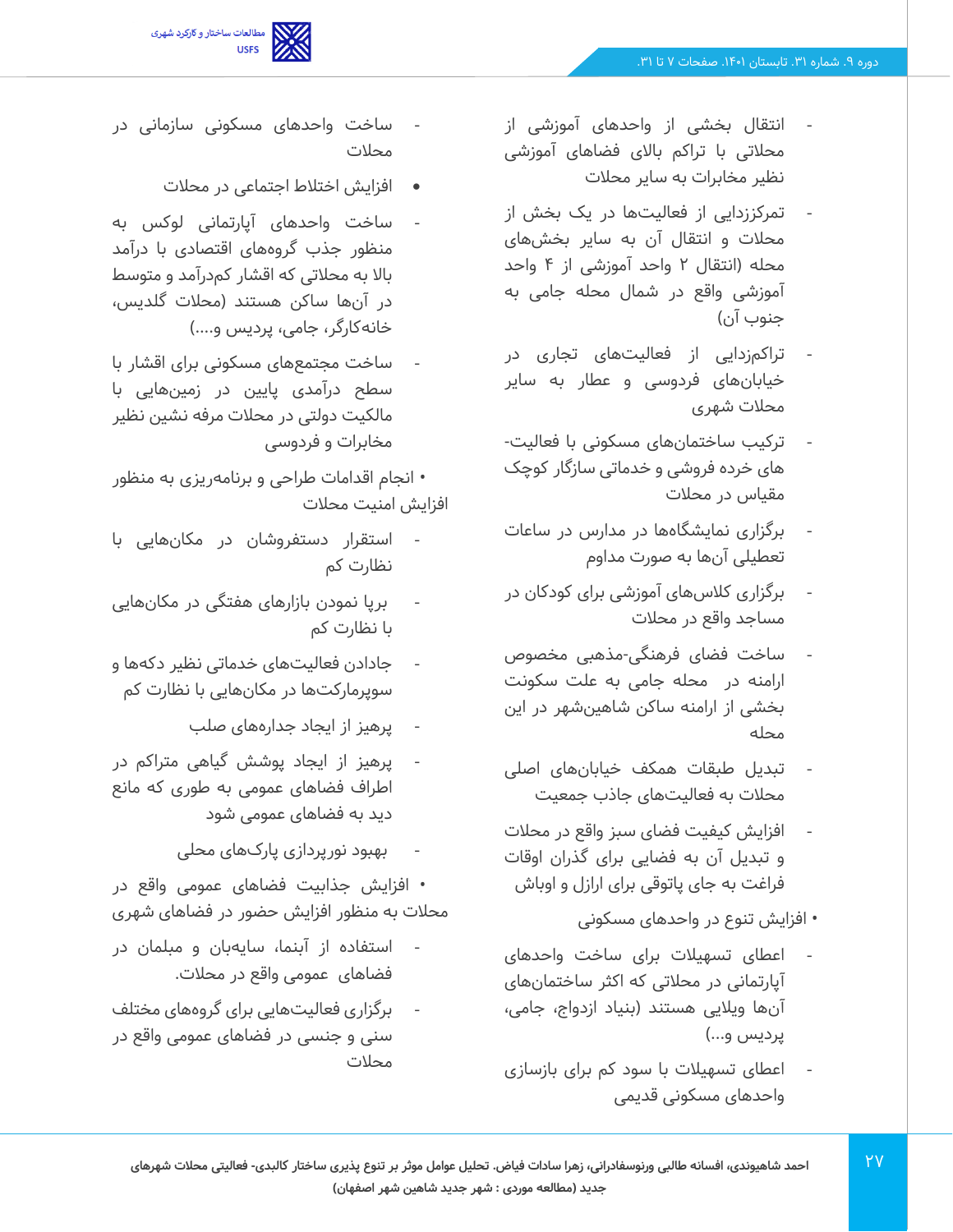- انتقال محل برگزاری جشنوارههای هفتگی که از سوی سازمان فرهنگی -هنری شهرداری برگزار میشود از مجموعه گردشگری شهر به فضاهای شهری واقع در محالت )برگزاری جشنوارهها هر هفته در یک محله).
- برگزاری فعالیتهایی مانند تئاتر خیابانی در مراکز محالت
	- بهبود نورپردازی در فضاهای شهری
- جانمایی فضاهای عمومی در مکان هایی با دید مناسب
- افزایش تطبیقپذیری فضاهای عمومی واقع در محالت
- در نظر گرفتن امکانات تفریحی برای گروه- های مختلف سنی )فضایی برای نشستن برای بانوان)، فعالیتهای ورزشی مانند میز شطرنج برای افراد سالخورده و همچنین وسایل بازی برای کودکان در فضای مجاورت سیالبی در خیابان های دکتر حسابی و فیض
- برگزاری فعالیت های جمعی در فضاهای عمومی واقع در محالت
- تبدیل فضای اطراف سیالبی واقع در خیابانهای فیض و دکترحسابی به فضای سبز
- احداث مسیر پیاده و دوچرخه پیرامون سیالبی
- استفاده از درختچههای کوتاه در اطراف فضاهای عمومی برای افزایش دید به این فضاها
- در نظر گرفتن مکان هایی برای اجتماع بانوان در محالت

• انجام اقدامات طراحی و برنامهریزی به منظور بهبود ارتباط فیزیکی

- نوسازی ناوگان اتوبوسرانی
- در نظر گرفتن خط اتوبوس برای مسیرهای فاقد خط نظیر خیابان فردوسی، نظامی و...
- کاهش زمان انتظار برای رسیدن اتوبوسافزایش تعداد اتوبوس خطوط در ساعات اوج تقاضا )باز شدن و تعطیلی مدارس(
- تعریض پیاده رو در خیابانهای اصلی براساس ظرفیت آن ها
- تعریض پیادهرو در فرعی هایی که یک کاربری فرامحلی در آن واقع شده یا مجموعهای از کاربریهای محلی نظیر آموزشی، فرهنگی، درمانی و... در آن قرار گرفته است.
- ساخت پیادهرو در نیمفرعیهای واقع در محالت و اتصال آن به پیادهروهای واقع در فرعی ها
- حذف موانع فیزیکی واقع در مسیر پیاده- ر وها
- پرهیز از ایجاد اختالف سطح در مسیر پیادهروهای محالت
- مجهز نمودن محورهای پیاده اصلی در محالت به مبلمان، نیمکت و سکو
- در نظر گرفتن ضوابط تشویقی نظیر افزایش تراکم برای مالکان ساختمانهایی که بخشی از زمین خود را برای ایجاد معابر در اختیار شهرداری قرار میدهند.
- در نظر گرفتن سرویس های اتوبوس به صورت فوقالعاده از ساعت 9 تا 12 شب
	- افزایش آسایش و راحتی در اتوبوس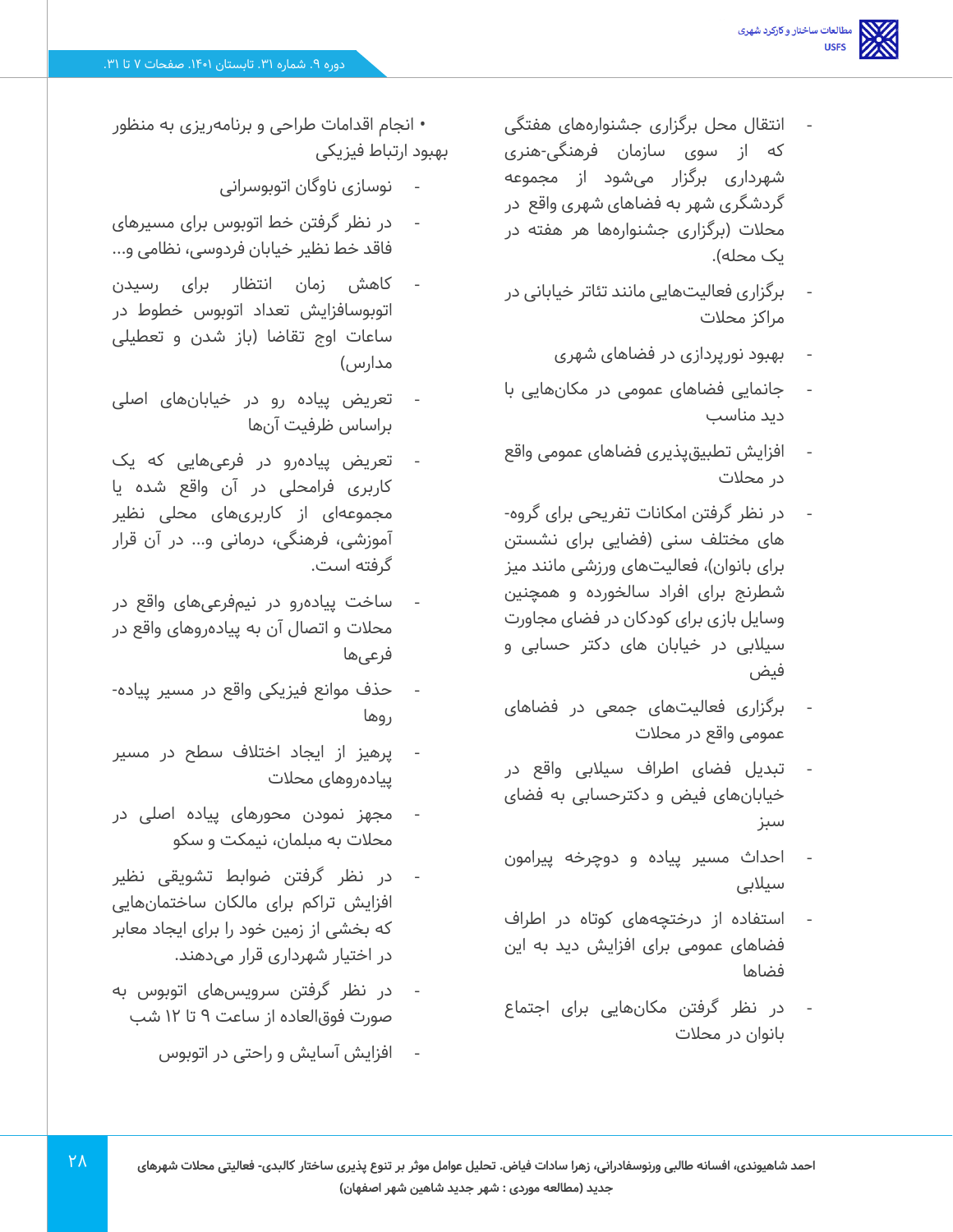

## **منابع**

- Abdi Daneshpour, Z. (2006), Textbook of Urban Planning Workshop, Shahid Beheshti University, Faculty of Architecture and Urban Planning. (In Persian)
- Abdullahia.S, et all.(2014), GIS-based modeling for the spatial measurement and evaluation of mixed land use development for a compact city, GIS cience & Remote Sensing, 1,18-39.
- Adebayo ,A. (2012), A Tale of Two African Cities: Hyper Growth, Sprawl and Compact City Development Towards the Development of a Sustainable Future City, 48th ISOCARP Congress.
- Akbarpour Saraskanrood, M., & Mirzajai, M. (2010), Analysis of the performance of new cities in the urban system, research and urban planning, 1, 150- 131. (In Persian)
- Arab Nejad, H. (2012), Study and analysis of the spatial structure of Shiraz based on Allen Berto model (Case study, Shiraz). Thesis. Urban Planning Group. Faculty of Architecture and Urban Planning, University of Zabol.(In Persian)
- Atek Consulting Engineers .(2013), Shahinshahr Development and Civil Engineering (Comprehensive) Plan, Volume 2, Ministry of Roads and Urban Development.(In Persian)
- Aurbach,L.(2005), TND Rating Standards, Version 2.2.
- Aytur,S et all. (2007), Promoting Active Community Environments Through Land Use and Transportation Planning, the science of health ptomotion, 4, 397-408.
- Bahadure,S., & Kotharkar,R. (2012), Social Sustainability and Mixed Landuse, Case Study of Neighbourhoods in Nagpur, India, Bonfring International Journal of Industrial Engineering and Management, 4, 76–83.
- Bazargar, M.(2003), Urban planning and the main construction of the city, Shiraz, Kooshamehr Publications. (In Persian)
- Bentley, Ein et al. (2012), Responsive Environments, translated by Dr. Mostafa Behzadfar, 8th edition, Tehran, Iran University of Science and Technology Press. (In Persian)
- Burchell,R., Listokin,D., & Galley, C. (2000), Smart Growth, More Than a Ghost of Urban Policy Past, Less Than a Bold New Horizon, Housing Policy Debate, 4, 821-879.
- Calikan,O.(2004), Urban Compactness: A Study of Ankara Urban Form, A Thesis Submitted to the Graduate School of Natural AND Applied Sciences, Middle East Technical University.
- Charlotte,E., & Gonzalez,I. (2007), Building patterns and landscape fragmentation in northern Wisconsin, USA, Landscape Ecology, 22, 217-230.
- DCLG .(2006), Mixed use development, practice and potential, Department for Communities and Local Government.
- Duany,A., Elizabeth,P.,& Speck,J.(2010), Suburban Nation: The Rise of Sprawl and the Decline of the American Dream, New York, North Point Press.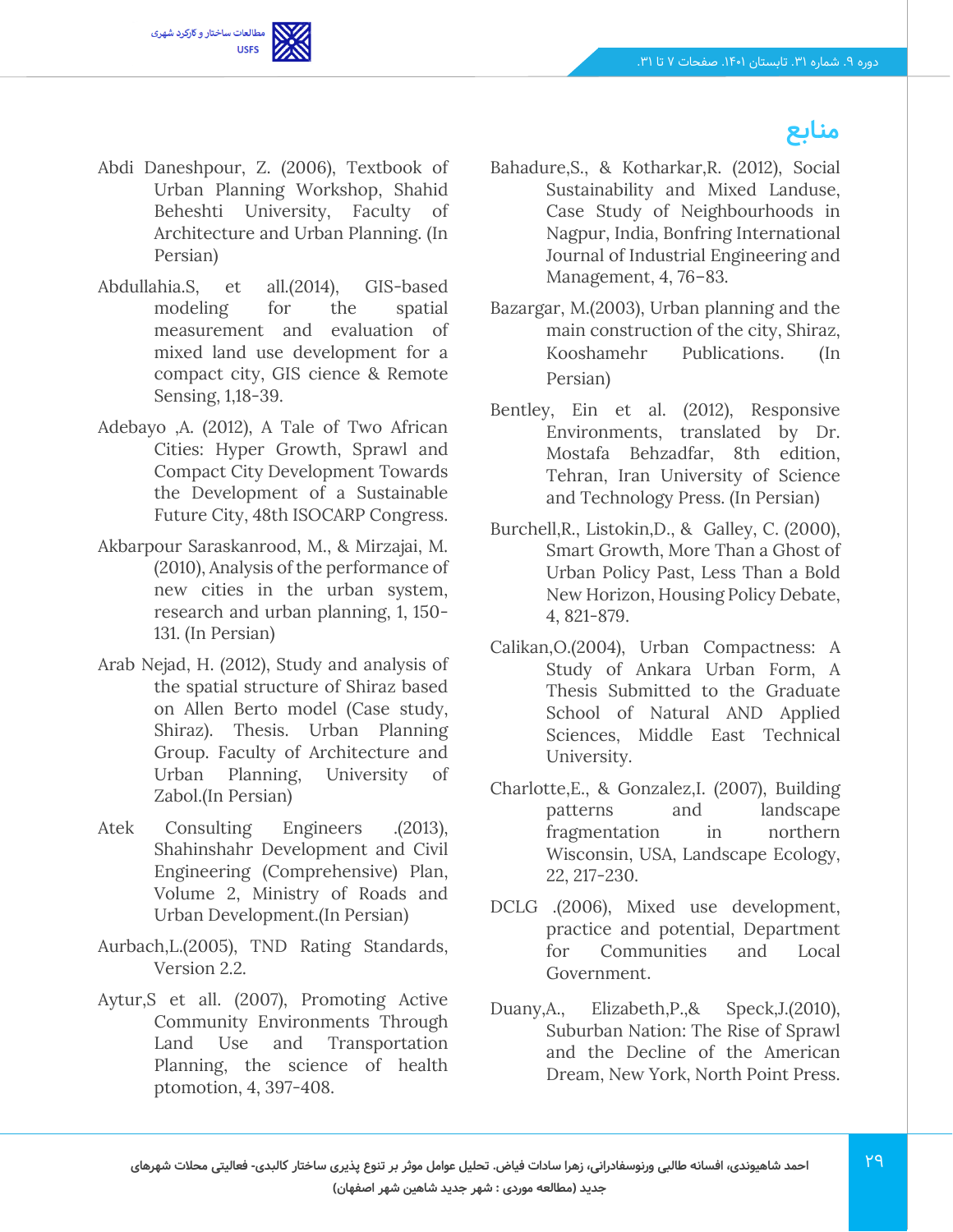- Einifar, A. (2003), A Model for Analyzing Flexibility in Traditional Iranian Housing, Fine Arts, 13, 78-64 .(In Persian)
- Fainstein,S.(2005), Cities And Diversity: Should We Want It? Can We Plan For It?, Urban Affairs Review, 1, 3-19.
- Ghadami, M.,& Yousefian, P. (2014), An Analysis of Changes in the Spatial Structure of Isfahan with Avoidance of Air Pollution, Quarterly Journal of Urban Planning Studies, 8, 86-63. (In Persian)
- Ghadami, M et all (2013), Strategic evaluation of the spatial structure of the city in the framework of sustainability (Case study: Sari city), Quarterly Journal of Urban Economics and Management, 3, 1-16. (In Persian)
- Ghamari Sabzevari, N. (2016), Recognition and modeling of diversity tolerance threshold in land use (Case study: Karaj), PhD thesis, Tehran University of Science and Technology. (In Persian)
- Gharkhloo, M., & Panahandehkhah, M. (2008), Evaluating the performance of new cities in attracting the population of metropolises Case study: New cities around Tehran, Human Geography Research, 67, 17- 15. (In Persian)
- Gharkhloo, M., & Zanganeh Shahraki, S. (2009), Recognition of the physicalspatial growth pattern of the city using quantitative models (Case study: Tehran), Journal of Geography and Environmental Planning, 34, 19- 40. (In Persian)
- Gholipour, M., & Partovi, P. (2013), A Comparative Study of the Effect of Functional Diversity on Residential

Satisfaction (Case Study: Narmak and Tehranpars Residential Texture), Quarterly Journal of Urban Management, 35, 86-67. (In Persian)

- Grant,J. (2006), Planning the Good Community: New Urbanism in Theory and Practice, London, Routledge.
- Hooman, H.(2005), Structural Equation Modeling Using LISREL Software, First Edition, Tehran, Publications of the Organization for the Study and Compilation of University Humanities Books. (In Persian)
- Hoppenbrouwer,E., & Louw,E .(2005), Mixed-use development: Theory and practice in Amsterdam's Eastern Docklands, European Planning Studies, 7 ,967-983 .
- Jacobs, J. (2009), Death and Life of American Big Cities, translated by Hamidreza Parsi and Arezoo Platoni, 2nd edition, Tehran, University of Tehran Press. (In Persian)
- Jones,R.(2012), Zoning Barriers to the Implementation of New Urbanist Land Use Principles in Lincoln, Nebraska, Presented to the Faculty For the Degree of Master of Community and Regional Planning, University of Nebraska In Partial Fulfillment of Requirements.
- Kajtazi, B. (2007), Measuring Multifunctionality of Urban Area, Thesisi for the degree of master of sience in Ge-information Science and Earth Obzervation, international institute for geo information science and earth observation Enschede.
- Kalantari, Kh. (2009), Structural Equation Modeling in Socio-Economic Research (with LISREL and SIMPLIS